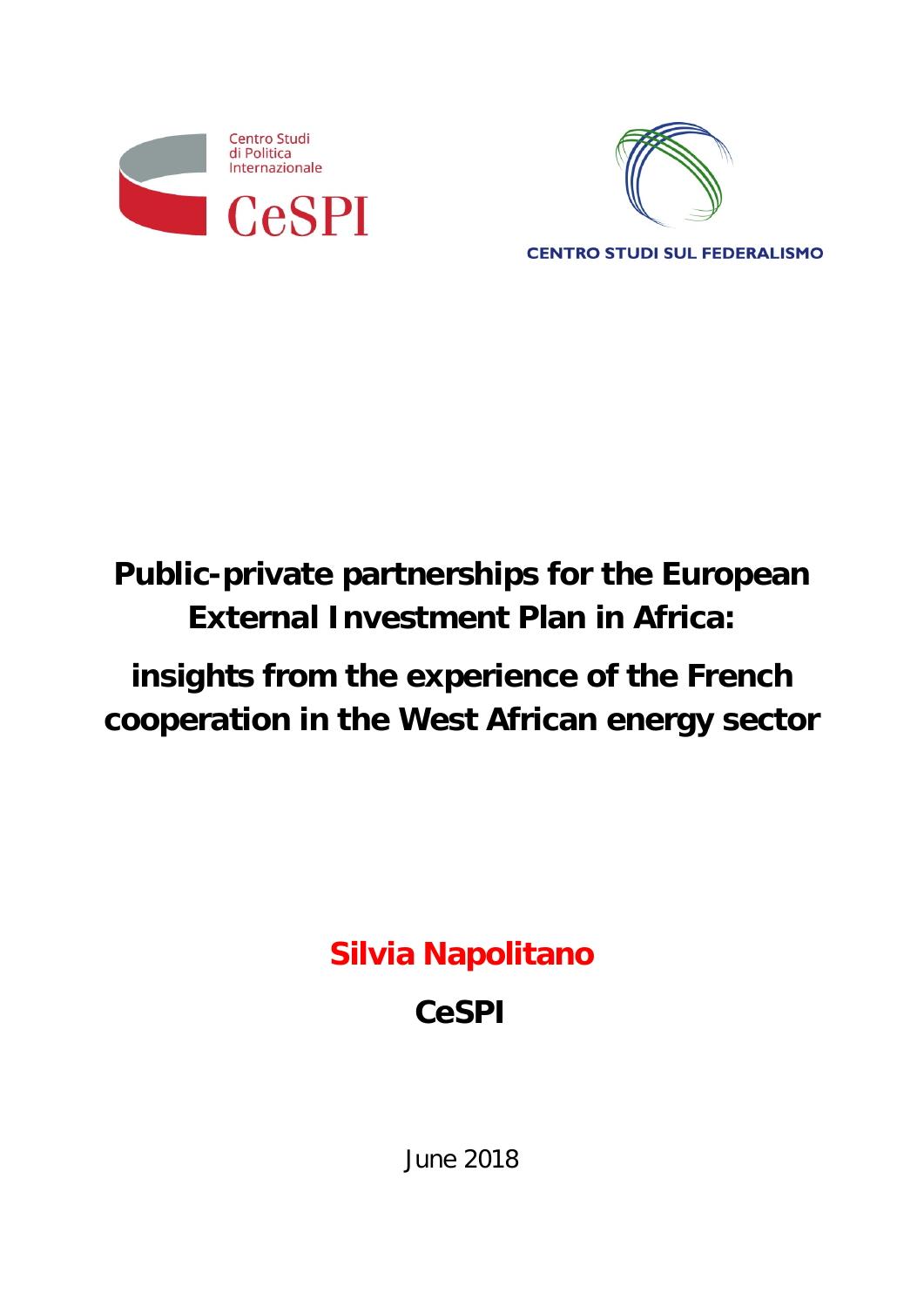# **Public-private partnerships for the European External Investment Plan in Africa: insights from the experience of the French cooperation in the West African energy sector**

# **Summary**

| 1.                                                                                                       |        |                                                                                                |  |  |  |  |
|----------------------------------------------------------------------------------------------------------|--------|------------------------------------------------------------------------------------------------|--|--|--|--|
| 2.                                                                                                       |        |                                                                                                |  |  |  |  |
|                                                                                                          | 2.1.   |                                                                                                |  |  |  |  |
|                                                                                                          | 2.2.   |                                                                                                |  |  |  |  |
| 3.                                                                                                       |        |                                                                                                |  |  |  |  |
|                                                                                                          | 3.1.   | The contribution of the private sector for investments in the African energy sector  10        |  |  |  |  |
|                                                                                                          | 3.2.   |                                                                                                |  |  |  |  |
| 4.                                                                                                       |        | The role of the Agence Française de Développement (AFD) in blended PPPs in Africa  12          |  |  |  |  |
|                                                                                                          | 4.1.   |                                                                                                |  |  |  |  |
|                                                                                                          | 4.2.   |                                                                                                |  |  |  |  |
| Case studies analysis: AFD's blended PPPs AFD's implemented in West Africa in the frame of the EU-<br>5. |        |                                                                                                |  |  |  |  |
|                                                                                                          |        |                                                                                                |  |  |  |  |
|                                                                                                          | 5.1.   |                                                                                                |  |  |  |  |
|                                                                                                          | 5.1.1. |                                                                                                |  |  |  |  |
|                                                                                                          | 5.1.2. |                                                                                                |  |  |  |  |
|                                                                                                          | 5.1.3. |                                                                                                |  |  |  |  |
|                                                                                                          | 5.2.   | The "Financing energy efficiency and renewable energy investments of private companies in West |  |  |  |  |
|                                                                                                          | 5.2.1. |                                                                                                |  |  |  |  |
|                                                                                                          | 5.2.2. |                                                                                                |  |  |  |  |
|                                                                                                          | 5.2.3. |                                                                                                |  |  |  |  |
| 6.                                                                                                       |        |                                                                                                |  |  |  |  |
|                                                                                                          | 6.1.   |                                                                                                |  |  |  |  |
|                                                                                                          | 6.2.   |                                                                                                |  |  |  |  |
|                                                                                                          | 6.3.   |                                                                                                |  |  |  |  |
|                                                                                                          | 6.4.   |                                                                                                |  |  |  |  |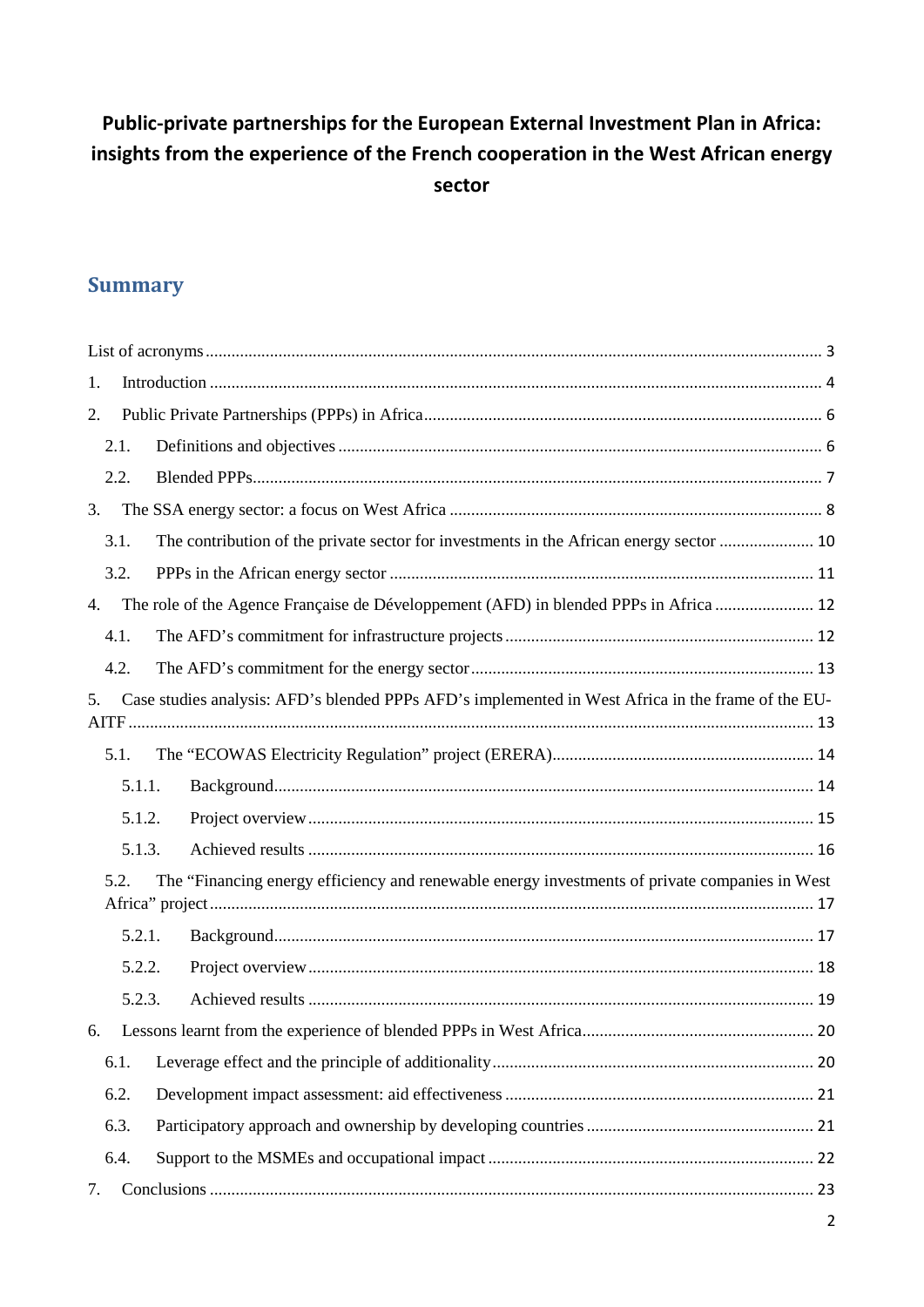# <span id="page-2-0"></span>**List of acronyms**

| <b>AAAA</b>    | Addis Ababa Action Agenda                                 |
|----------------|-----------------------------------------------------------|
| <b>AFD</b>     | Agence Française du Développement                         |
| AfDB           | <b>African Development Bank</b>                           |
| DFI            | <b>Development Finance Institutions</b>                   |
| EC             | <b>European Commission</b>                                |
| <b>ECOWAS</b>  | <b>Economic Community of West African States</b>          |
| EIP            | External Investment Plan                                  |
| ERERA          | <b>ECOWAS Regional Electricity Regulatory Authority</b>   |
| EU             | European Union                                            |
| <b>EU-AITF</b> | EU-Africa Infrastructure Trust Fund                       |
| <b>ICA</b>     | <b>Infrastructure Consortium for Africa</b>               |
| <b>IEA</b>     | <b>International Energy Agency</b>                        |
| <b>MDG</b>     | Millennium Development Goals                              |
| <b>MSME</b>    | Micro, small and medium enterprises                       |
| <b>ODA</b>     | <b>Official Development Assistance</b>                    |
| <b>OECD</b>    | Organization for Economic Co-operation and Development    |
| <b>OMVG</b>    | Gambia River Basin Organization                           |
| <b>PPP</b>     | <b>Public Private Partnership</b>                         |
| <b>SDG</b>     | <b>Sustainable Development Goals</b>                      |
| <b>SSA</b>     | Sub-Saharan Africa                                        |
| <b>SUNREF</b>  | Sustainable Use of Natural Resources and Energy Financing |
| TA.            | <b>Technical assistance</b>                               |
| <b>UEMOA</b>   | West African Economic and Monetary Union                  |
| <b>UN</b>      | <b>United Nations</b>                                     |
|                |                                                           |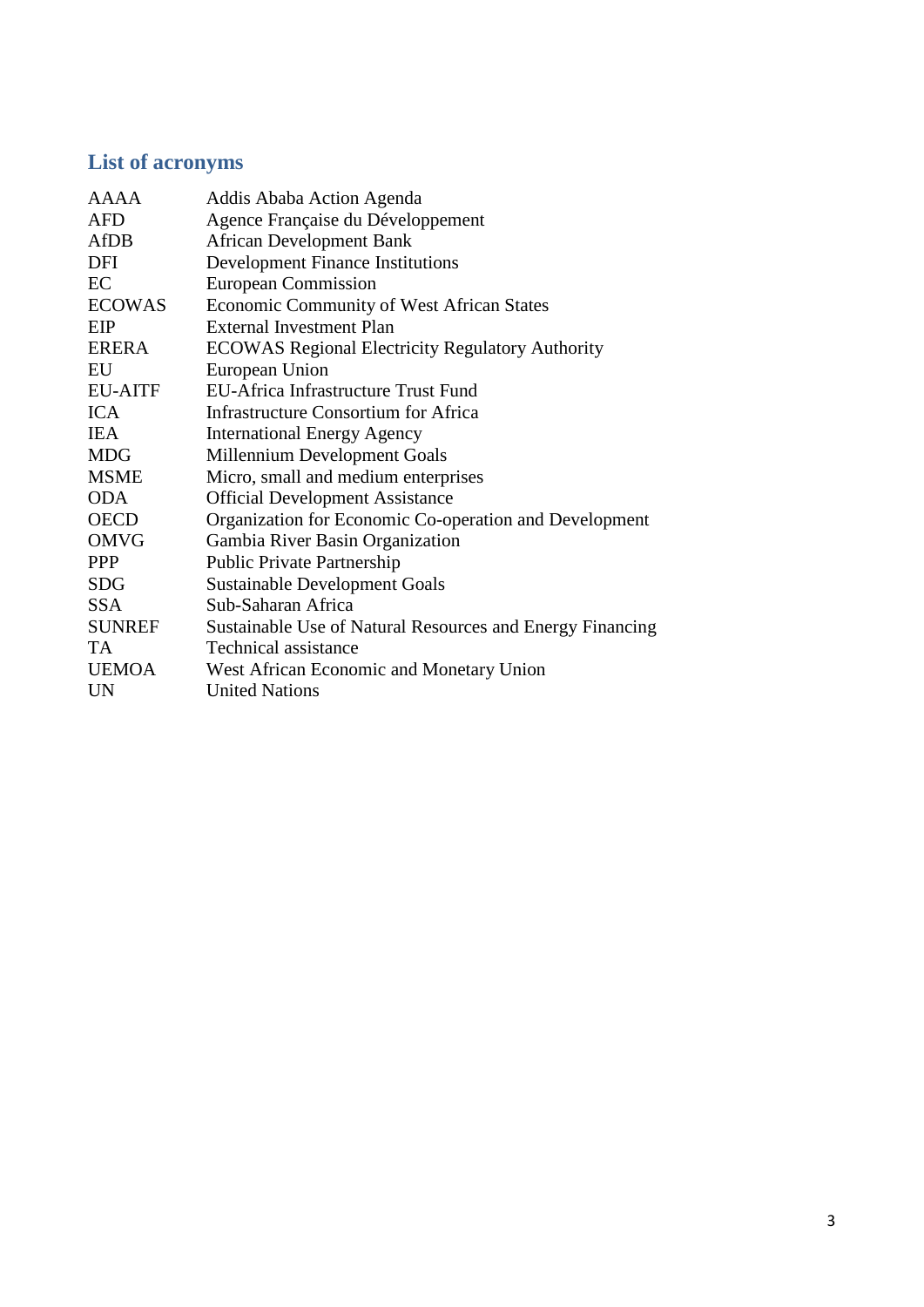# <span id="page-3-0"></span>**1. Introduction**

<u>.</u>

Public Private Partnerships (PPPs) are a form of cooperation between public authorities and the private sector to achieve long-term development objectives. To this aim, authority, responsibility and risks are shared between the public and the private partner, while resources are joint.

There is no widely accepted definition of what Public Private Partnerships are, neither common models and practices. In this study, we will focus on the definitions and methods used by the European Union.

The European Union (EU) promotes public private partnerships as innovative financial solutions to enlarge its strategy and external cooperation actions. In 2016, the European Commission (EC) launched the External Investment Plan (EIP) which promotes investments in Africa and the Neighborhood Countries to create decent job opportunities, stimulate a sustainable development and, ultimately, track some of the root causes of migration. The EIP provides an integrated framework to promote the participation of the private sector in financing for development and, in particular, to develop a blending agenda.

"Blending" is the combination of EU grants with loans or equity from public and private financiers. Typically implemented as public-private partnerships, "blending" mechanisms are valued by the EC among the most innovative financial instrument to increase the impact of the EU external action. These instruments are aimed at leveraging additional private capital in countries and sectors where otherwise the private sector would not invest, at promoting social, environmental and economic progresses and at ensuring levels of the private sector returns in line with market expectations (through risk mitigation).

Blended finance can play a role as one of the most innovative mechanisms to leverage public and private funds for infrastructure development, even if it still remain a small part (4%) of total EU funding. According to the ICA's annual report of 2016, indeed, ICA members are increasingly reporting the use of blended finance in their operations, with the AFD, AfDB and EU-AITF providing the majority of grant components in blended finance.

The European Union has been particularly active in leveraging investments in the energy sector, especially committing in improving affordable, reliable, sustainable and modern energy. To date, the energy sector makes up 41% of the total blending funding through EC instruments aimed at increasing the impact of the EU Development  $Policy<sup>1</sup>$  $Policy<sup>1</sup>$  $Policy<sup>1</sup>$ . The latter is intended to insulate developing countries from shocks (such as environmental risks due to climate change, price volatilities, scarcity of resources and supply shortages) and to help providing the foundations for a sustainable growth.

The aim of this study is to shed some light on good and bad practices in the implementation of blended PPPs through the analysis of specific case studies. By means of a desk review and of interviews with key informants, our objective is to identify best practices to leverage the potentials and to overcome the challenges of blending finance.

<span id="page-3-1"></span> $1$  EUEI PDF (2017). The European Portfolio on Energy in International Development Cooperation. Eschborn: European Union Energy Initiative Partnership Dialogue Facility (EUEI PDF), March 2017.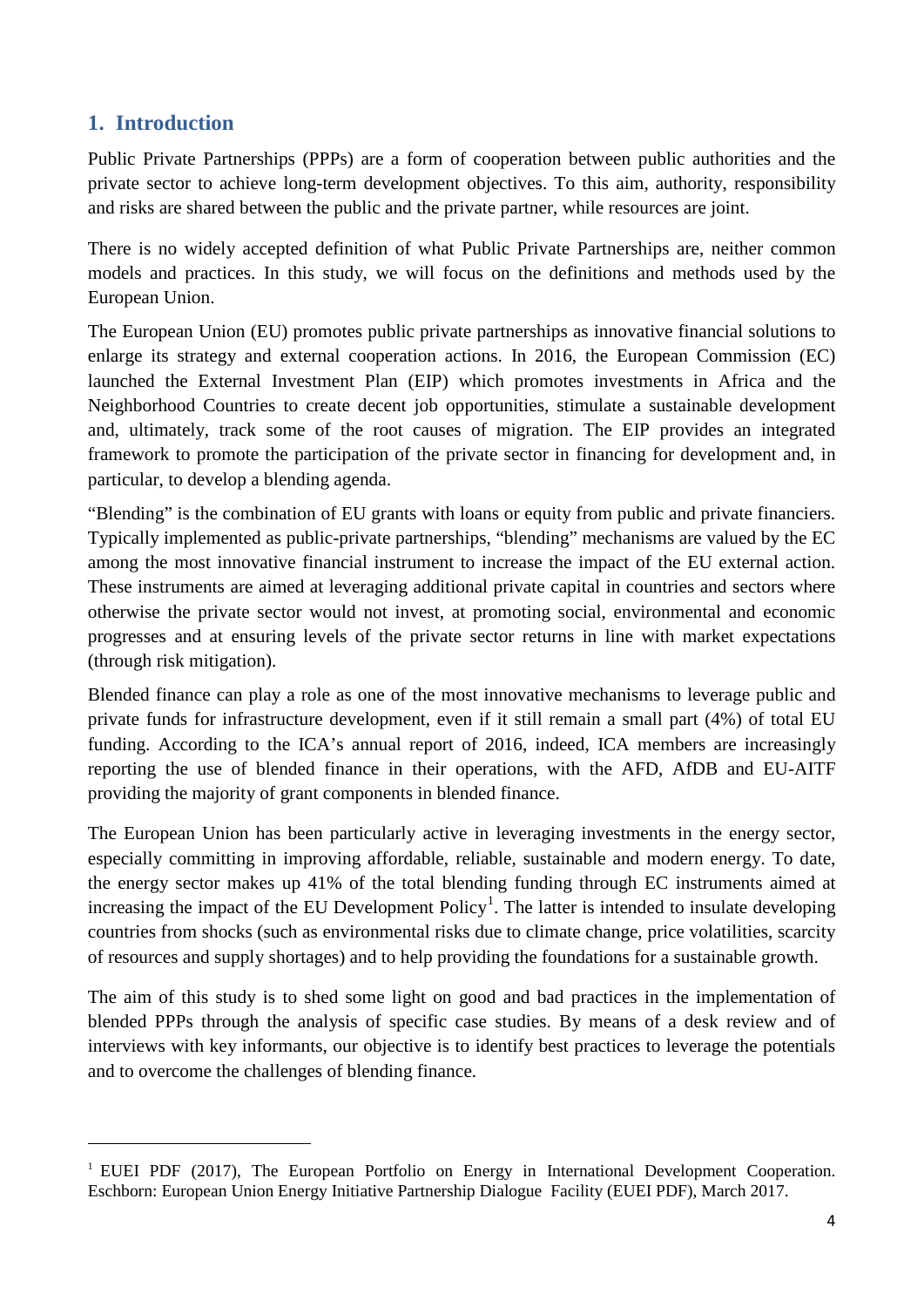The analysis stems from a previews research<sup>[2](#page-4-0)</sup> which: i) addressed the main European blending facilities covering Africa and the Neighborhood countries, ii) reviewed the role of the European Development Finance Institutions in implementing blending operations and in reinforcing publicprivate partnerships; iii) mapped the French and Italian blending operations in Africa and in the Neighborhood countries; iv) highlighted the strengths and weaknesses of blending operations based on the available evidence and evaluated the opportunities and threats of blending mechanisms as tools for external development cooperation.

Case studies have been selected among those relative to the energy sector. We focus on projects implemented in Africa, in particular in West Africa, which have a regional relevance. In this region, access to electricity is a major concern to allow the achievement of the Sustainable Development Goals.

According to the IEA (International Energy Agency), the number of Africans lacking access to electricity is of about 600 million people, that is, two in every three people. This number is projected to increase to 645 million people by 2030, based on current trends and as a result of a growing middle class, of the urbanization and of the population growth rates. As a matter of fact, the continent's entire power generation capacity is of 90GW, half of which is located in South Africa. Excluding South Africa, consumption averages around 162 kWh per capita per year, compared to a global average on  $7'000 \text{ kWh}^3$  $7'000 \text{ kWh}^3$ .

In West Africa, electricity access rate are below 20% in Liberia, Sierra Leone, Niger and Burkina Faso; more than 50% in Senegal and above 70% in Ghana, one of the most successful countries in improving electricity access<sup>[4](#page-4-2)</sup>.

The selected case studies are led by the Agence Française du Développement (AFD), which, in 2007, was recognized by the EU as a Development Finance Institution able to manage European funds. Since then, it has a leading role in setting up innovative co-financing mechanisms such as loan-grant blending facility.

We here focus on those initiatives implemented in the framework of the EU-Africa ITF (Infrastructure Investment Facility), one of the main European blending facilities covering Africa. Launched in 2007, its main objective is to facilitate interconnectivity and regional integration through regional and cross-border infrastructure projects in the energy, water, transport and communication and telecoms sectors. Under this financial framework, investments are typically leveraged for large-scale projects with a regional relevance.

We thus look into those blending operations being comparable on the basis of:

- the sector: all operations have a focus on the energy sector;
- the intervention area: the selected projects are implemented in West Africa and have a regional relevance.

<span id="page-4-0"></span><sup>&</sup>lt;sup>2</sup> Napolitano S. (2018), Review of the main European development cooperation strategies to encourage investments in Africa and in the Neighborhood countries: a focus on blending facilities. CeSPI, Rome.

<span id="page-4-1"></span><sup>&</sup>lt;sup>3</sup> Africa Progress Panel (2015). Power people planet: seizing Africa's energy and climate opportunities: Africa progress report 2015

<span id="page-4-2"></span><sup>4</sup> International Energy Agency (2014).*Africa energy outlook: A focus on energy prospects in Sub-Saharan Africa*. International Energy Agency.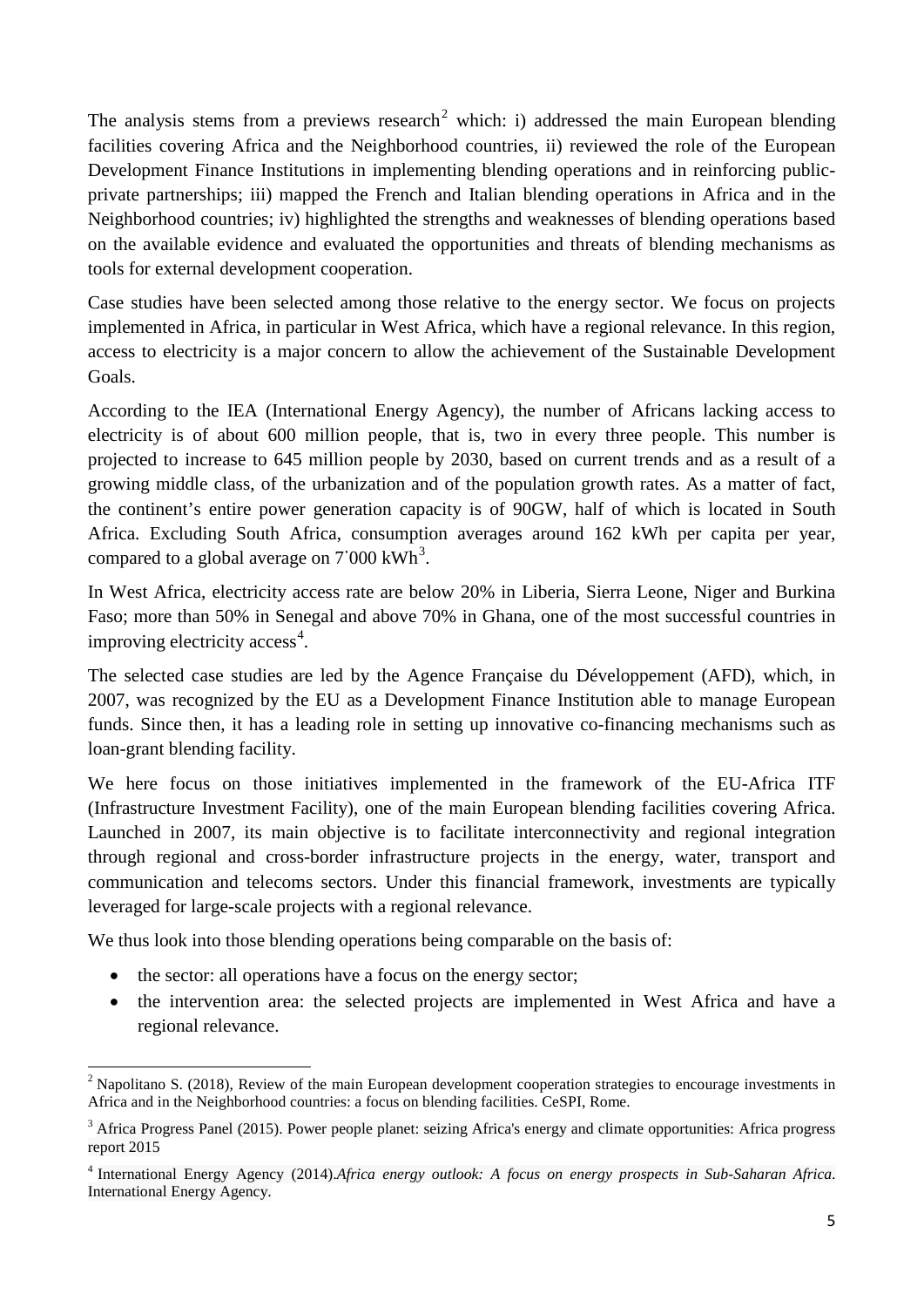The chosen selection criteria led us to select the following case studies: the "ECOWAS Electricity Regulation" project (ERERA Project), approved in 2009 and ended in 2013 as planned; the "Financing energy efficiency and renewable energy investments of private companies in West Africa" project, approved in 2013 and still ongoing.

The study is organized as follow. Section 2 reviews definitions and objectives of PPPs and of blended PPPs. Section 3 focuses on the role of the private sector in investing in the West African energy sector.

Section 4 introduces the role of the AFD's in blended PPPs, in particular in the energy sector.

Section 5 describes the selected case-studies, presents the projects objectives and achieved results, while Section 6 draws conclusions on the lesson learnt from these case studies with reference to some key aspects such as: their leverage effect and the respect of the principle of additionality in blending finance, their development impact, the levels of participation and ownership of local partners, the support to MSMEs and the occupational impact.

Section 7 concludes.

# <span id="page-5-0"></span>**2. Public Private Partnerships (PPPs) in Africa**

## <span id="page-5-1"></span>**2.1. Definitions and objectives**

There is not a common definition of what Public Private Partnerships are.

The United Nation Commission for Africa defines PPPs as "risk-sharing relationships in which a legal contract assigns public service delivery responsibility to a private entity. The PPP contract allocates risks and rewards associated with the delivery of these public services between the private entity and the public owner or sponsor of the project. In other words, the compensation received by the private entity for this involvement can vary depending on performance"<sup>[5](#page-5-2)</sup>.

The World Bank Group, the Asian Development Bank, and the Inter-American Development Bank in a reference guide for PPPs take a broad overview and thus define them as "long-term contract between a private party and a government entity, for providing a public asset or service, in which the private party bears significant risk and management responsibility, and remuneration is linked to performance"<sup>[6](#page-5-3)</sup>.

The European Commission adopts the following broad definition: "PPPs are forms of cooperation between public authorities and the private sector that aim to modernize the delivery of infrastructure and strategic public services"[7](#page-5-4) .

<span id="page-5-2"></span><sup>5</sup> United Nations Economic Commission for Africa (2011). "Public-Private Partnerships in Africa's Energy Sector: challenges, best practices, and emerging trends." High-level workshop in the United Nations Conference Centre, Addis Ababa, Ethiopia, 30 June – 1 July 2011.

<span id="page-5-3"></span><sup>6</sup> International Bank for Reconstruction and Development / The World Bank, Asian Development Bank, and Inter-American Development (2014). Public-Private Partnerships – Reference Guide. Second edition, July 2014.

<span id="page-5-4"></span><sup>7</sup> European Commission (2009), *Mobilising private and public investment for recovery and long term structural change: developing Public Private Partnerships*, COM (2009) 615 final, p.2.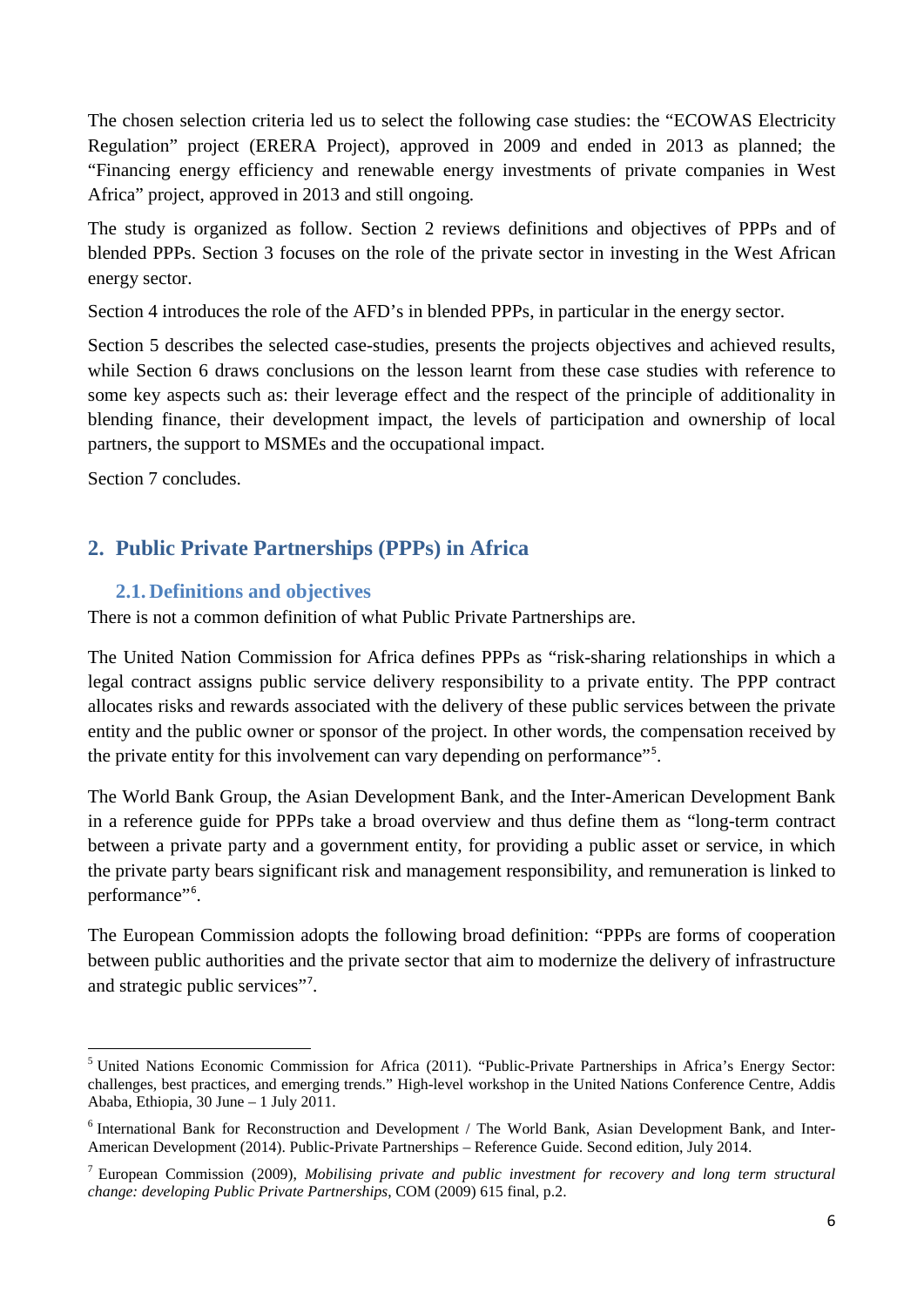PPPs have then been promoted in developing countries and generally consist in the following elements:

- a long term contract between the public and the private sectors for the design, financing, construction, operation and maintenance of public capital assets from the private sector;
- a payment over the life of the PPP contract to the private sector party for the provision of services and use of the asset, made either by the public party or by the general public as users of the asset;
- the reversion of the asset to public sector ownership at the end of the contract.

For example, in the African countries of the franc zone<sup>[8](#page-6-1)</sup>, initiatives of PPPs have been experiencing sustained growth since years. A program of the AFD, Expertise France (the French international technical cooperation agency) and the World Bank promotes PPPs defined as contractualization whereby a public authority uses a private company to finance, design, build and/or manage equipment ensuring or contributing to the public service. The aim of this initiative is to support the selection and development of priorities for infrastructure projects, support the establishment of a legal and institutional framework, at national and regional levels, and build capacity of administrations<sup>[9](#page-6-2)</sup>.

PPPs initiatives, and in particular those with long-term contracts, have been welcomed because of  $10$ :

- budgetary reasons: PPPs are perceived as more efficient in the use of resources. Sharing risk between the public and the private sectors allows to allocate it to the party most able to manage it; private sector capital is leveraged so that projects became affordable as the private sector takes life cycle cost risks;
- efficiency reasons: the exposure of capital to performance risk (public sector only pays when services are delivered) incentivizes the private sector to design and implement the initiative on time and within budget;
- value for money: quality and even a specific focus on outputs and outcomes of service delivery are ensured by standard public procurement processes and, on the other hand, the public authority is scrutinized by investors whose capital will be at risk depending on the performance.

More in general and from a political point of view, the potentiality of PPPs resides in a long term vision where the relationship between the Nord and the South is articulated on co-production models to obtain a win-win situation.

# **2.2.Blended PPPs**

<span id="page-6-0"></span>Like PPPs, there is not a common definition of blended finance. The concept encompasses the one of traditional PPP.

<span id="page-6-1"></span><sup>&</sup>lt;sup>8</sup> It includes 8 countries of UEMOA (Benin, Burkina Faso, Ivory Coast, Guinea Bissau, Mali, Niger, Senegal and Togo) and 6 countries of the CEMAC (Cameroon, Central Africa, Republic of the Congo, Gabon, Equatorial Guinea, Chad)

<span id="page-6-2"></span><sup>&</sup>lt;sup>9</sup> Information taken from the website: [http://www.initiative-ppp-afrique.com/,](http://www.initiative-ppp-afrique.com/) consulted the  $8<sup>th</sup>$  December 2017.

<span id="page-6-3"></span><sup>10</sup> Torres De Mastle, Clemencia; Encinas, Javier; Farquharson, Edward; Yescombe, Edward Raymond (2011). *How to engage with the private sector in public-private partnerships in emerging markets*. Washington, DC: World Bank.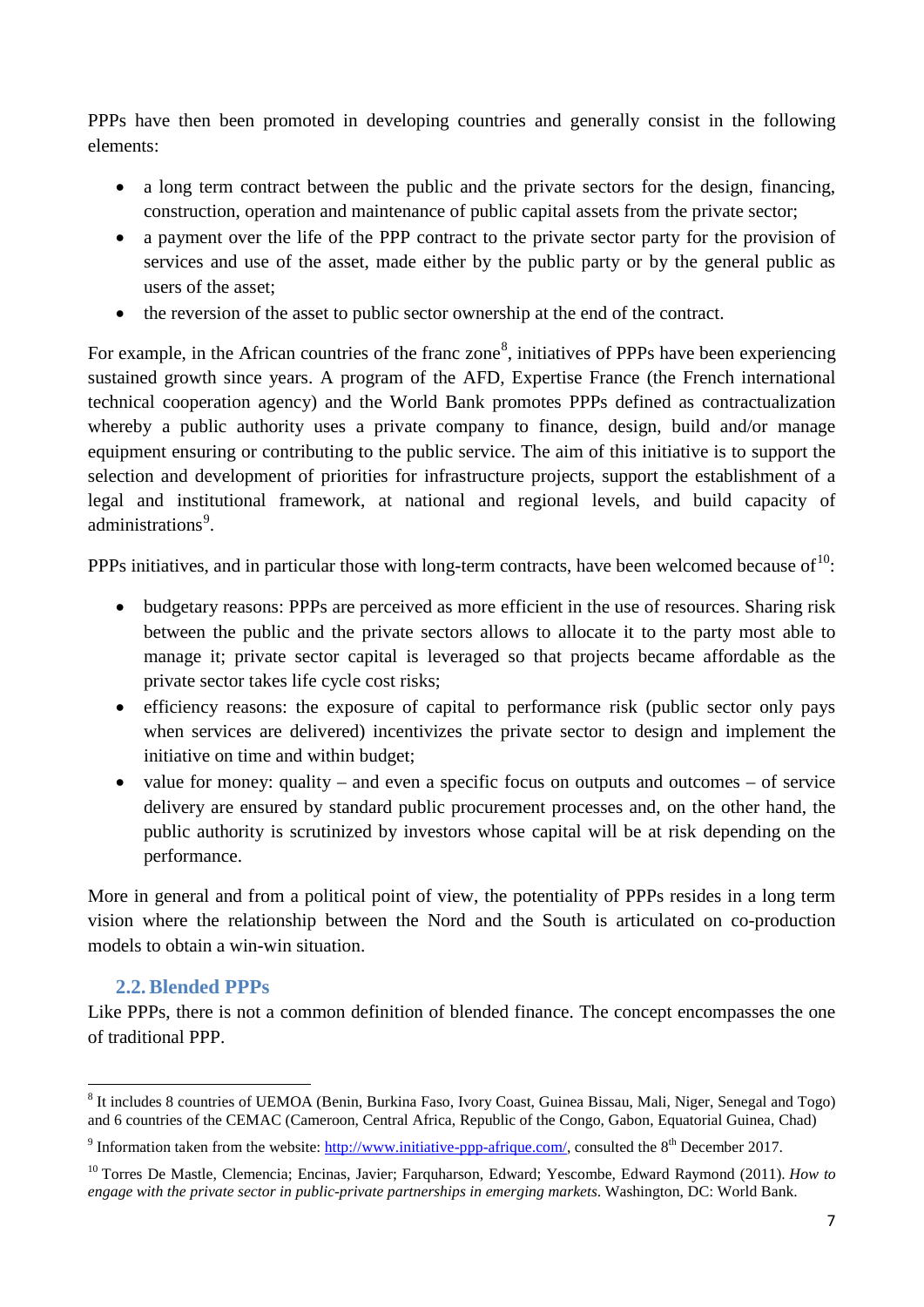The Addis Ababa Action Agenda (AAAA) agreed by 193 UN Member States defines "blended finance" as activities that combine "concessional public finance with non-concessional private finance and expertise from the public and private sector, special-purpose vehicles, non-recourse project financing, risk mitigation instruments and pooled funding structures." As noted in the Addis Agenda "an important use of international public finance, including ODA, is to catalyze additional resource mobilization from other sources, public and private"<sup>[11](#page-7-1)</sup>.

The OECD gives a broader definition: "blended finance is the strategic use of development finance for the mobilization of additional commercial finance towards the Sustainable Development Goals  $(SDGs)$  in developing countries"<sup>12</sup>.

The EC defines blending as "an instrument for achieving EU external policy objectives, complementary to other aid modalities and pursuing the relevant regional, national and overarching policy priorities. Blending is the combination of EU grants with loans or equity from public and private financiers" (European Commission,  $2014$ )<sup>13</sup>.

In this definition, two concepts are relevant:

- 1. the concept of "complementarities": blending mechanism are expected to unlock sources of finance with a development objective and to concretize the principle of PPPs, according to which private sector investments are mobilized as complementary to, not competitive with, public funds;
- 2. the pursuit of "relevant regional, national and overarching policy priorities": blending is seen as an opportunity to address a situation of sub-optimal investments levels and therefore to encourage investments in countries and sectors which are unattractive or risky. In economic terms, blending is seen as a corrective measure in case of market failures and higher socio-economic than financial returns.

#### <span id="page-7-0"></span>**3. The SSA energy sector: a focus on West Africa**

Access to electricity in Africa is low, so that the continent registers the lowest level in the world. According to the IEA (International Energy Agency), the number of Africans lacking access to electricity is of about 600 million people, that is, two in every three people. This number is projected to increase to 645 million people by 2030, based on current trends and as a result of a growing middle class, of the urbanization and of the population growth rates. Those that have access to electricity have low levels of consumption: the Africans consume 488 KWh per capita per year. This is because prices remain high and there are frequent power shortages. As a matter of fact,

<span id="page-7-1"></span><sup>&</sup>lt;sup>11</sup> United Nations Department of Economic and Social Affairs (2016). Blended finance in the SDG Era. DESA Technical Workshop on the margin of the 5<sup>th</sup> Biennial High-level Meeting of the Development Cooperation Forum. New York, 20 July 2016.

<span id="page-7-2"></span><sup>&</sup>lt;sup>12</sup> Definition taken from the website [http://www.oecd.org/dac/financing-sustainable-development/development-finance](http://www.oecd.org/dac/financing-sustainable-development/development-finance-topics/blended-finance.htm)[topics/blended-finance.htm,](http://www.oecd.org/dac/financing-sustainable-development/development-finance-topics/blended-finance.htm) consulted the  $8<sup>th</sup>$  December 2017

<span id="page-7-3"></span><sup>&</sup>lt;sup>13</sup> It would be more precise to distinguish between private-finance blending, that is public finance blended with private finance, and blending of different sources of public finance, which might better be termed "pooling".

On this topic, see: Oxfam International (2017), Private-Finance blending for development – risks and opportunities, Oxford, February 2017.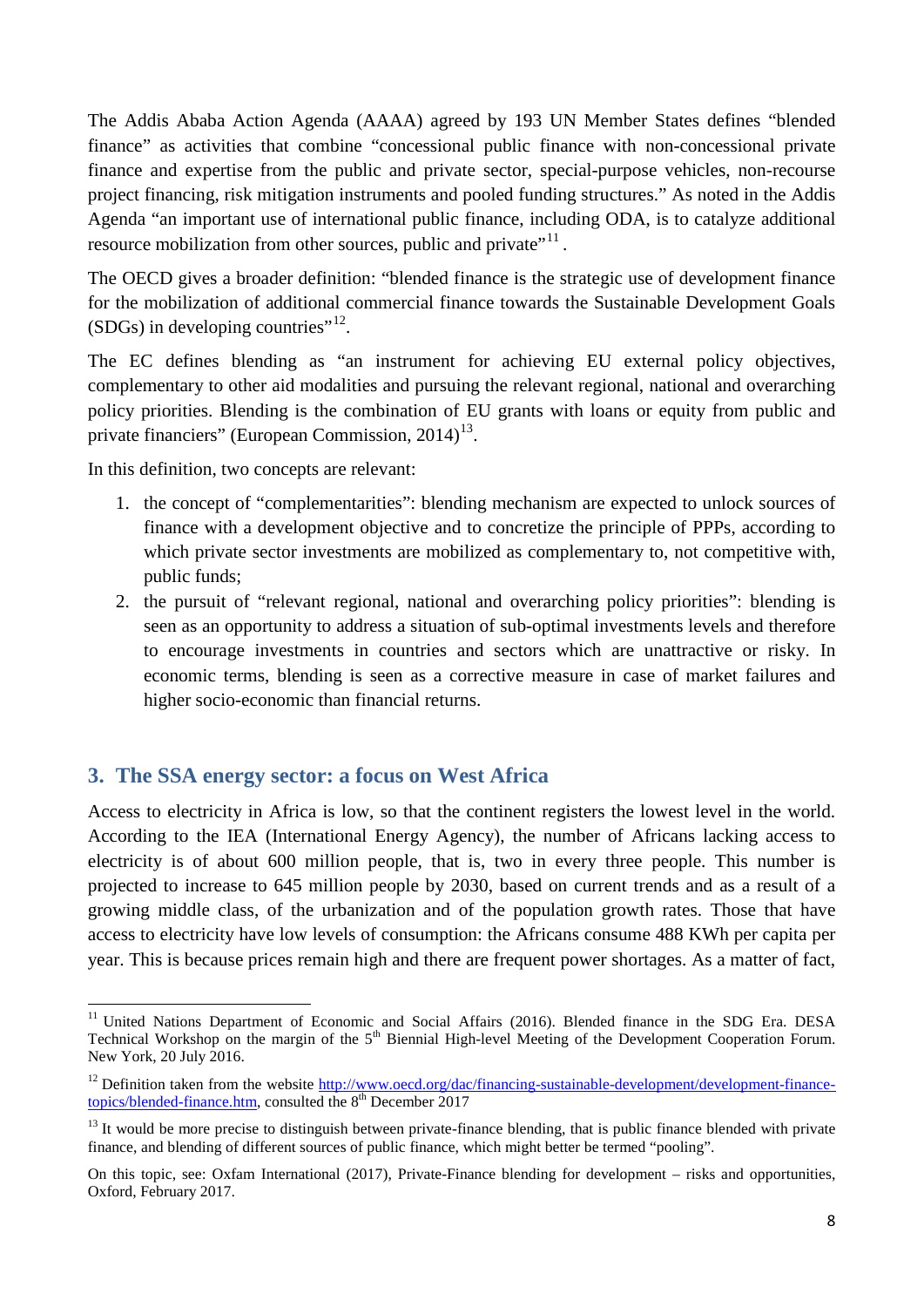the continent's entire power generation capacity is of 90GW, half of which is located in South Africa. Excluding South Africa, consumption averages around 162 kWh per capita per year, compared to a global average on  $7$  000 kWh<sup>[14](#page-8-0)</sup>.

The case of West African countries highlights how strong the relationship between energy poverty and low human development is. ECOWAS countries consume 88kWh of electricity per capita per year. The 300 million inhabitants of West African countries can hardly afford modern fuels, especially in rural areas. As a consequence, 80% of the population depends on traditional biomass (against the 67% dependency rate on biomass in Africa) for cooking and lighting, with environmental consequences such as soil erosion and desertification<sup>[15](#page-8-1)</sup>.

Low access to electricity and unreliable supply hinders the region's development. Energy availability and reliability indeed play a role in human development through different channels: it may improve education, for example by allowing schooling when there is no natural light; it may improve health, by improving the quality of indoor air and the storage of medicines; it may increase productivity, by extending the length of the workday, facilitating the use of modern machinery, improving the use of information technology and so on.

During the COP21 in Paris, the international community, by acknowledging the role of electricity access for development, negotiated a climate agreement aimed at ensuring the access to reliable, affordable, sustainable and modern electricity and energy services for all. The agreement further aims at reducing the carbon intensity of energy by promoting the adoption of renewable energy.

In 2006, the ECOWAS/UEMOA decided to increase access to modern energy services of rural and peri-urban population, reaching by 2015 at least half of the population. The decision to adopt a regional policy on access to energy services for populations in rural and peri-urban areas was aimed at reducing poverty in the region and at achieving the MDGs in Member States $^{16}$ .

More recently, in 2013, the ECOWAS Member States adopted the "ECOWAS Renewable Energy Policy". The vision is to enable universal access to electricity by 2030, thanks to a more sustainable and safe provision of domestic energy services for cooking<sup>17</sup>.

To this aim, the ECOWAS Member States recognized the need to "create a favorable environment to attract private sector and use renewable energy as an engine for industrial development, fostering social and economic development" <sup>18</sup>.

Investments are necessary to generate capacity to create energy and to distribute and transmit electricity to its consumers. Estimates of the annual investments required from 2015 to 2040 in

<span id="page-8-0"></span><sup>&</sup>lt;sup>14</sup> Africa Progress Panel (2015). Power people planet: seizing Africa's energy and climate opportunities: Africa progress report 2015

<span id="page-8-1"></span><sup>&</sup>lt;sup>15</sup> ECOWAS (2006). White Paper for a Regional Policy Geared towards increasing access to energy services for rural and peri-urban populations in order to achieve the Millennium Development Goals. Economic Community of West African States (ECOWAS), Abuja, Nigeria.

<span id="page-8-2"></span><sup>&</sup>lt;sup>16</sup> Ibidem.

<span id="page-8-3"></span><sup>&</sup>lt;sup>17</sup> ECOWAS (2013): ECOWAS Renewable Energy Policy. ECOWAS Centre for Renewable Energy and Energy Efficiency (ECREEE), Cape Verde, 2013.

<span id="page-8-4"></span><sup>&</sup>lt;sup>18</sup> Ibidem.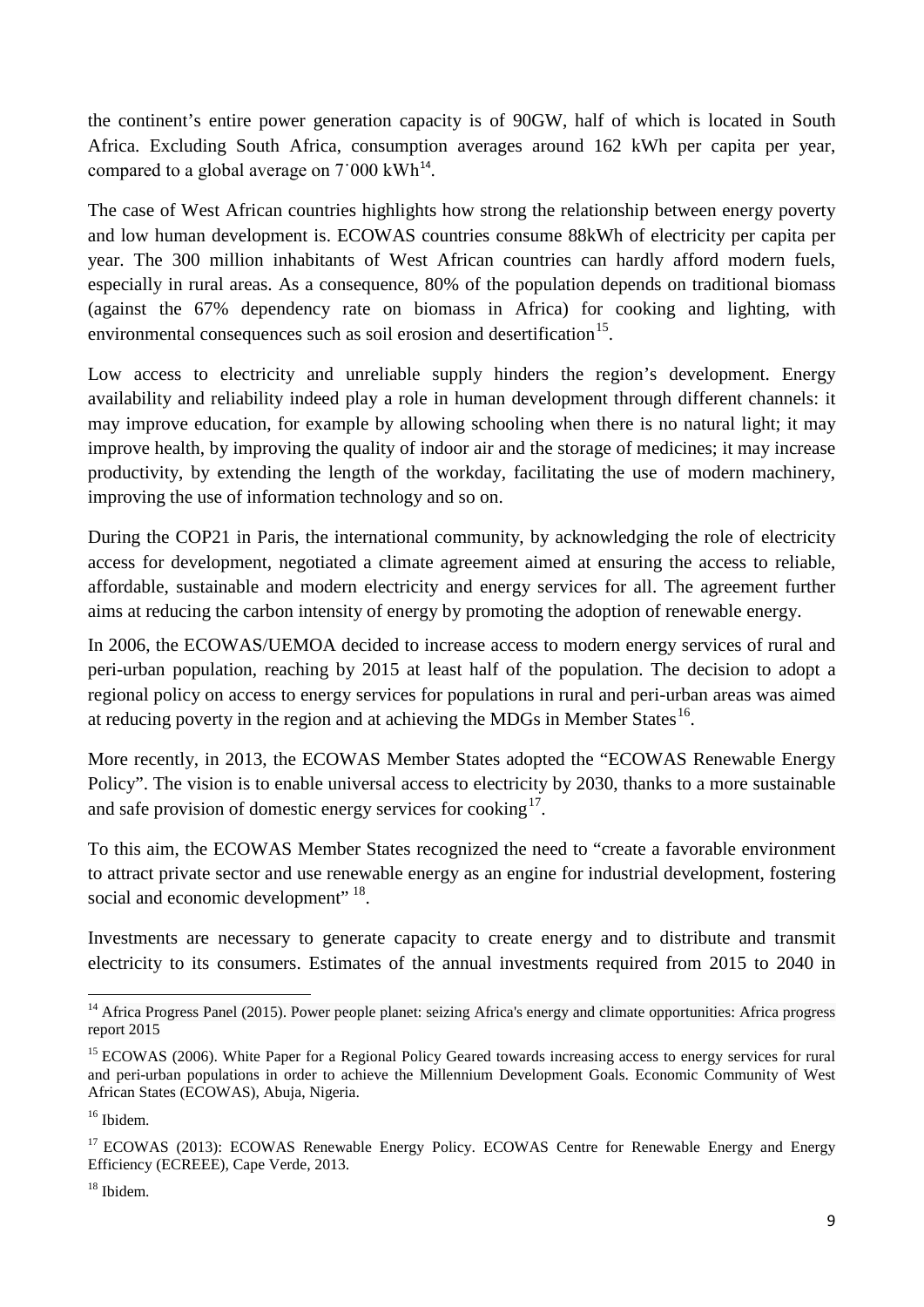Africa range from US\$ 33.4 billion to US\$ 63.0 billion, with the highest investment needs in West Africa. The average annual spending in the past decade in the African power sector has been about US\$ 12 billion<sup>19</sup>, largely behind the needs.

African governments are faced with financial constraints that make this financial gap difficult to fill. Grant funding is needed to help governments prepare large investments projects, with a regional relevance. In this framework, the private sector is assuming a greater role, as we will see in the next **Section** 

# <span id="page-9-0"></span>**3.1.The contribution of the private sector for investments in the African energy sector**

Private sector commitments for investments in infrastructure development in Africa was increasing, especially in the energy sector which became the largest recipient of the total financing: in 2015, USD 34.7 billion committed, a significant rise on the USD 22.4 billion invested in 2014<sup>20</sup>.

In 2016, this positive trend stopped but the energy sector remained by far the largest recipient of donor funding: the overall commitments to Africa's infrastructure declined reaching the lowest level in five years $^{21}$ .

The decline was mainly due to a reduction of the private sector investments: while the private sector in 2015 committed USD 7.4 billion of which USD 7.2 billion went to the energy sector, in 2016, a significant decrease was registered, with USD 2.6 billion of investments from private capital, of which USD 1.3 billion went to energy projects.

West Africa was the largest beneficiary of privately sourced finance and, together with Central Africa, the only region to show increased commitments (14%) in investment commitments compared with the previous year. The region registered a progressive increase in total commitments for infrastructure investments, from 2011 to 2016, with USD 16.3 billion commitments, of which USD 5.6 for the energy sector. Private capital accounted for USD 1.52 billion, the highest level since 2013

The increase of commitments in the energy sector is also due to a larger commitment by DFIs (together with an increase in Chinese investments in the regions and private investments in the renewable sector in South Africa). DFIs are thus playing an important role, not only from a financial point of view but also because they invest to improve management effectiveness and governance through technical assistance and skills development. Moreover, DFI's such the AFD reports to commit to improve risk management by way of guarantees or insurance: this is a key aspect as risk mitigation strategies have been recognized as crucial to attract investors in infrastructure projects in Africa, especially in the earlier stages of the project cycle.

<span id="page-9-1"></span><sup>&</sup>lt;sup>19</sup> International Bank for Reconstruction and Development/The World Bank (2017), "Linking Up: Public-Private Partnerships in Power Transmission in Africa ", Washington DC

<span id="page-9-2"></span><sup>&</sup>lt;sup>20</sup> The Infrastructure Consortium for Africa Secretariat c/o African Development Bank (2015), Infrastructure financing trends in Africa – 2015. Abidjian, Cote d'Ivoire.

<span id="page-9-3"></span><sup>&</sup>lt;sup>21</sup> The Infrastructure Consortium for Africa Secretariat c/o African Development Bank (2016), Infrastructure financing trends in Africa – 2016. Abidjian, Cote d'Ivoire.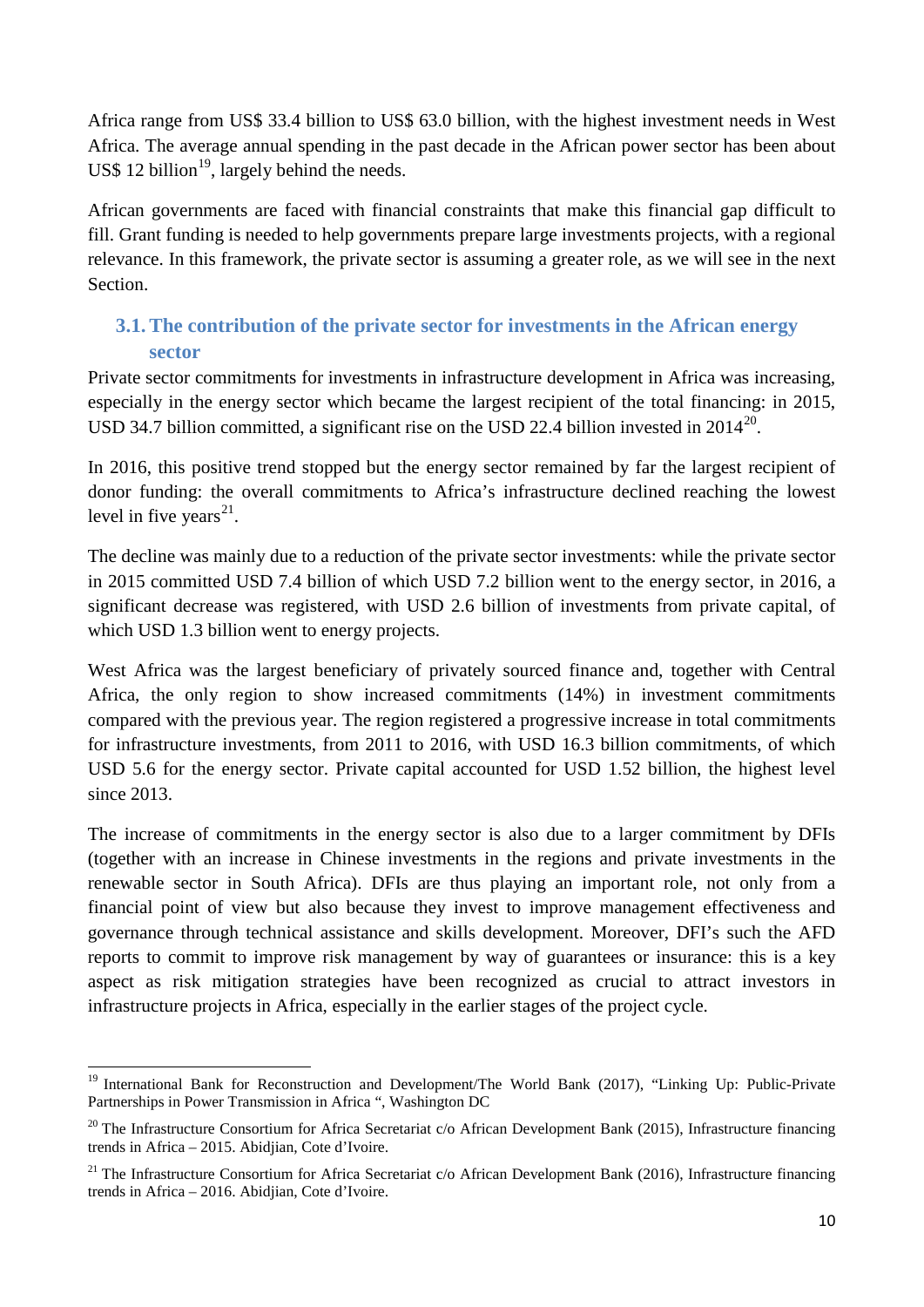In this framework, blended finance can play a role as one of the most innovative mechanisms to leverage public and private funds for infrastructure development, even if it still remains a small part (4%) of the total funding<sup>[22](#page-10-1)</sup>. According to the ICA's annual report of 2016, indeed, ICA members are increasingly reporting the use of blended finance in their operations, with the AFD, AfDB and EU-AITF providing the majority of grant components in blended finance.

## **3.2. PPPs in the African energy sector**

<span id="page-10-0"></span>In the era of energy transition, the energy sector is crucial in defining a sustainable development programme based on cooperation and coproduction.

The European Union has been particularly active in leveraging investments in the energy sector, especially committing in improving affordable, reliable, sustainable and modern energy. The energy sector is thus among the EU priorities since 2011, when the EU Agenda for Change was defined to increase the impact of the EU Development Policy<sup>23</sup>. Its main objective is to insulate developing countries from shocks (such as environmental risks due to climate change, price volatilities, scarcity of resources and supply shortages) and to help providing the foundations for a sustainable growth.

To this aim, the European Commission recognized the need to crowd in private sector finance, to develop a blending agenda and to use innovative financing and project development initiatives.

The European External Investment Plan (EIP), launched in September 2016 under the President Jean-Claude Juncker leadership, provides a framework to:

- design a "win-win" situation for EU enterprises who wish to expand their activities into developing countries and for the local private sector that will benefit of additional investments,
- strengthen effective partnerships in Africa and in the Neighborhood countries,
- promote the participation of the private sector in financing for development and develop a blending agenda.

Specific examples of European initiatives of blended PPPs came from the EU-Africa Infrastructure Trust Fund (EU-AITF) and the more recent African Investment Facility (AfIF) and ElectriFI. All these facilities support access to energy in African countries.

The energy sector makes up 41% of total blending funding through EC instruments. With EUR 3.5 billion committed to the energy sector, the EC estimates a possible leverage effect of EUR 30 billion from other sources $^{24}$ .

<span id="page-10-1"></span><sup>&</sup>lt;sup>22</sup> EUEI PDF (2017), The European Portfolio on Energy in International Development Cooperation. Eschborn: European Union Energy Initiative Partnership Dialogue Facility (EUEI PDF), March 2017.

<span id="page-10-2"></span> $^{23}$  European Commission (2011), Communication from the Commission to the European Parliament, the Council, The European Economic and Social Committee and the Committee of the Regions. ["Increasing the impact of EU](http://www.europarl.europa.eu/RegData/docs_autres_institutions/commission_europeenne/com/2011/0637/COM_COM%282011%290637_EN.pdf)  [Development Policy: An Agenda for Change"](http://www.europarl.europa.eu/RegData/docs_autres_institutions/commission_europeenne/com/2011/0637/COM_COM%282011%290637_EN.pdf) COM/2011/0637 final.

<span id="page-10-3"></span><sup>&</sup>lt;sup>24</sup> EUEI PDF (2017), The European Portfolio on Energy in International Development Cooperation. Eschborn: European Union Energy Initiative Partnership Dialogue Facility (EUEI PDF), March 2017.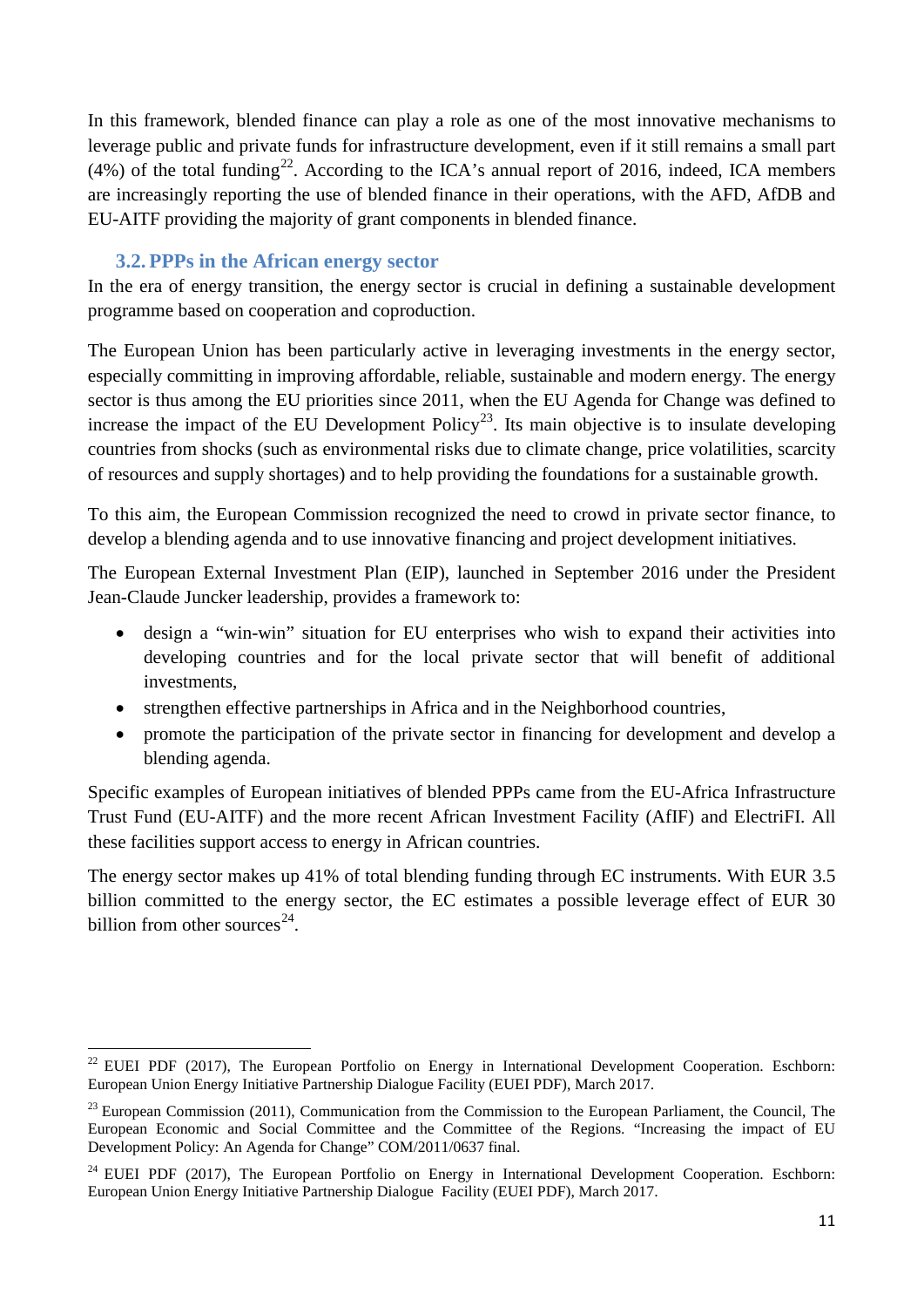# <span id="page-11-0"></span>**4. The role of the Agence Française de Développement (AFD) in blended PPPs in Africa**

#### <span id="page-11-1"></span>**4.1.The AFD's commitment for infrastructure projects**

Since 2007, when it was recognized by the EU as a Development Finance Institution able to manage European funds, the AFD offers several financial tools such as grants, sovereign and nonsovereign loans, guarantees and risk-sharing mechanisms for local banks to encourage them to allocate loans for investment, job creation and social and environmental responsibility.

It also set up innovative co-financing mechanisms such as blending loans and grants.

Blending facilities are especially used to support infrastructure projects and to encourage MSMEs projects in the energy, agriculture and social services (health and education) sectors by means of:

- the unlocking of loans from public as well as private entities;
- the reduction of borrowing cost :
- the provision of technical assistance.

Between 2008 and 2016, AFD was delegated by the EU to manage EUR 1.4 billion, of which EUR 823 million came from blending mechanisms. According to the AFD, these resources allowed to support 172 projects and to leverage EUR 15 billion of investments $^{25}$  $^{25}$  $^{25}$ .

About a 20% of the EUR 823 million derived from blending facilities was targeted to Africa. EUR 230 million were financed in the frame of the EU-AITF and EUR 59,9 million in the frame of the African Investment Facility created in  $2015^{26}$ .

In the next section, we will analyze case studies which were implemented in the framework of the EU-African Infrastructure Trust Fund (EU-AITF) as, being one of the more ancient blending facilities, financed projects have already achieved a maturity phase.

The EU-AITF's main objective is to facilitate interconnectivity and regional integration through regional and cross-border infrastructure projects in the energy, water, transport and communication and telecoms sectors. Financed projects must be financially sustainable and must demonstrate a development impact in terms of poverty reduction and economic development and trade, economic viability, sustainable operation and maintenance and African ownership. Indeed, projects must be identified according to the priorities set by the African Union and by one of the African regional or national bodies $^{27}$  $^{27}$  $^{27}$ .

The pledged contribution of the EU-AITF from donors is an indicator of the leading role of the AFD as donor: with EUR 11,5 million, France in one of the most active donors, just behind the European Commission and the  $UK^{28}$  $UK^{28}$  $UK^{28}$ .

<span id="page-11-2"></span><sup>&</sup>lt;sup>25</sup> Agence Française de Développement (2017), Partenariat Européen. Brochure AFD et Partenariat Européen, downloaded the 4th December 2017 from [https://www.afd.fr/index.php/en/brochure-afd-ans-european-partnership.](https://www.afd.fr/index.php/en/brochure-afd-ans-european-partnership)

<span id="page-11-3"></span> $^{26}$  Data are taken from : "Projet de loi de finances pour 2018 : aide publique au développement » (avis - première lecture ) par M. [Jean-Pierre VIAL](http://www.senat.fr/senateur/vial_jean_pierre95067q.html) et Mme [Marie-Françoise PEROL-DUMONT](http://www.senat.fr/senateur/perol_dumont_marie_francoise14028w.html) au nom de la [commission des affaires](http://www.senat.fr/commission/etr/index.html)  [étrangères, de la défense et des forces armées,](http://www.senat.fr/commission/etr/index.html) 23 Novembre 2017.

<span id="page-11-4"></span><sup>27</sup> Hultquist, I. (2015), *Mapping of EU blending*. UTV Working Paper 2015:1.

<span id="page-11-5"></span><sup>&</sup>lt;sup>28</sup> European Investment Bank (2017), Annual Report EU-Africa Infrastructure Trust Fund 2016, 07/2017.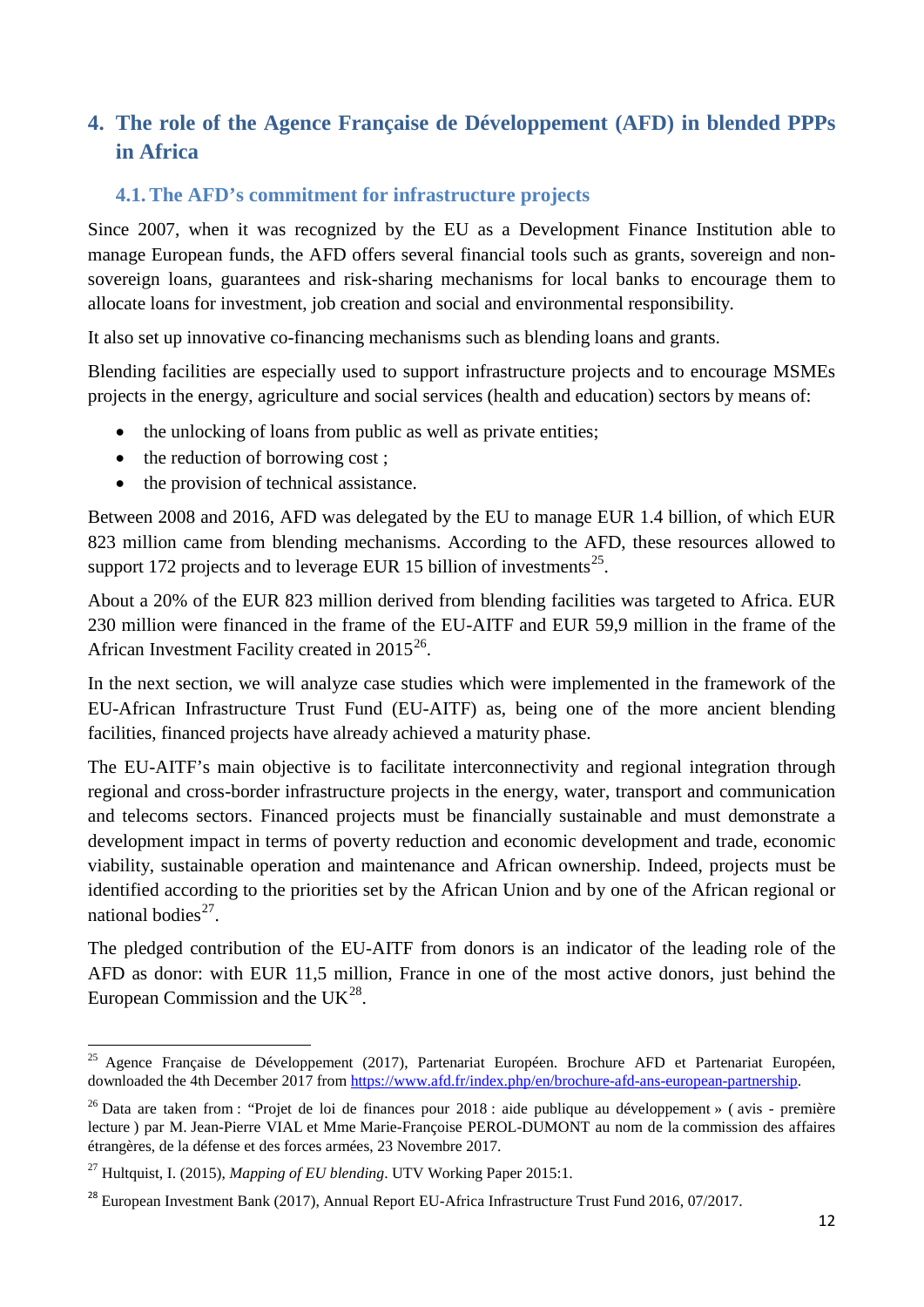## <span id="page-12-0"></span>**4.2.The AFD's commitment for the energy sector**

Since 2017, the AFD is the first bilateral development bank with the exclusive mandate of implementing the Paris agreement, announced during the COP21 in Paris for renewable energies and energy access in Africa and that went into effect on November 2016.

France aims at becoming one of the largest providers of funds in fighting climate change, with an increase in climate funding of EUR 2 billion by 2020.

One third of its commitment is targeted to sub-Saharan Africa, with a financial engagement between 2012 and 2015 that stood at EUR 3.5 billion. With this sums, AFD reached more than 50% of "climate" allocations on its total operations, with a growth in volume of 17%. This data do not consider the operations implemented by the AFD's financial arm, PROPARCO, which, with EUR 481 million, reached a record level (36%) of activity with a "climate" co-benefit since the AFD's climate strategy was defined in 2012. These financing mainly contributed to private renewable energy programs $^{29}$  $^{29}$  $^{29}$ .

Supported projects aim to:

- promote renewable energy and energy efficiency projects;
- develop the access to electricity in rural and peri-urban areas;
- secure power systems;
- assist the definition of public policies and the implementation of appropriate regulatory and institutional frameworks.

The EU-AITF is one of the facilities used by AFD to finance energy projects. The EU-AITF is indeed aimed at supporting infrastructure projects in sub-Saharan Africa. In fact, the EU-AITF facility is articulated in two envelopes:

- a "regional envelope" (EUR 485 million), which, until 2015, allocated 17 grants, among which 8 were for regional projects.
- a "Sustainable Energy for All (SE4ALL) Envelope" (EUR 330 million), which, since its introduction in 2013 and until 2016, allocated 253.4 million of grants aimed at ensuring universal access to modern energy services, at doubling the global rate of improvement in energy efficiency and the share of renewable energy in the global energy  $mix^{30}$  $mix^{30}$  $mix^{30}$ .

In the period 2007-2016, 83 projects and a total of 111 grants were allocated under the EU-AITF, reaching a total amount of more than EUR 698.4 million. 30% of these projects are in the energy sector.

# <span id="page-12-1"></span>**5. Case studies analysis: AFD's blended PPPs AFD's implemented in West Africa in the frame of the EU-AITF**

This section provides an in-depth analysis of the following case studies:

<span id="page-12-2"></span><sup>&</sup>lt;sup>29</sup> AFD and Proparco (2016), Climate activity of the AFD group in 2016. Institutional publication downloaded the  $4<sup>th</sup>$ December 2017 from https://www.afd.fr .

<span id="page-12-3"></span><sup>30</sup> European Investment Bank (2017), Annual Report EU-Africa Infrastructure Trust Fund 2016, 07/2017.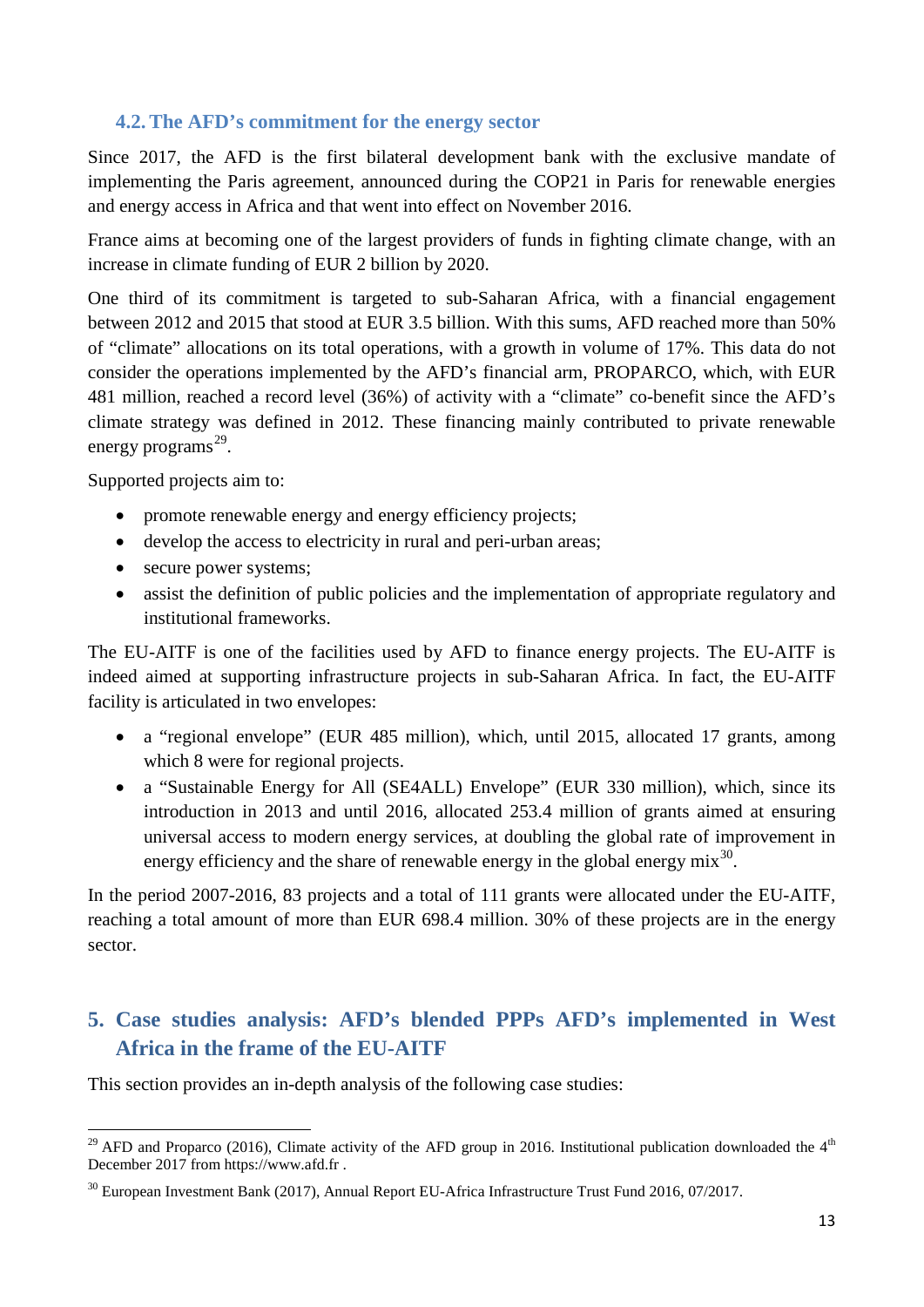- The "ECOWAS Electricity Regulation" project (ERERA Project): approved in 2009, it ended in 2003 as planned. The project was aimed at supporting the implementation of a regional regulatory authority (ECOWAS Regional Electricity Regulatory Authority - ERERA) in the Economic Community of West African States (ECOWAS) and to facilitate the construction and operation of regional power generation and transmission projects.
- The "Financing energy efficiency and renewable energy investments of private companies in West Africa" project: approved in 2013, it is still ongoing. It is aimed at engaging West African local banks in the financing of energy efficiency and renewable energy investments through the AFD's green credit line known as SUNREF program (Sustainable Use of Natural Resources and Energy Financing).

| <b>Project title</b>                                                      | <b>Type of</b><br>support | Total<br>facility<br>contribution<br>managed by<br>AfD (EUR) | <b>Total</b><br>project<br>budget<br>(EUR) | <b>State of progress as at December</b><br>2015 |
|---------------------------------------------------------------------------|---------------------------|--------------------------------------------------------------|--------------------------------------------|-------------------------------------------------|
| <b>Ecowas Electricity</b><br>Regulation                                   | <b>TA</b>                 | $1.7$ mln                                                    | 8.39<br>mln                                | Approved in 2009, completed                     |
| Financing EE and RE<br>investments of private<br>companies in West Africa | IG and TA                 | $4.5$ mln $(IG)$<br>$1.5$ mln $(TA)$                         | $45$ mln                                   | Approved in 2013, ongoing                       |

*Source*: https://ec.europa.eu/europeaid/policies/innovative-financial-instruments-blending/blending-operations en, website consulted the  $15<sup>th</sup>$  September 2017.

# <span id="page-13-0"></span>**5.1.The "ECOWAS Electricity Regulation" project (ERERA)**

#### **5.1.1.Background**

<span id="page-13-1"></span>The ECOWAS<sup>[31](#page-13-2)</sup> is a regional community which includes 15 states: Benin, Burkina Faso, Cape Verde, Cote d'Ivoire The Gambia, Ghana, Guinea, Guinea Bissau, Liberia, Mali, Niger, Nigeria, Sierra Leone, Senegal and Togo.

Established in 1975 via the treaty of Lagos, it was set up "to foster the ideal of collective selfsufficiency for its member states". It is a trading union that also aims to create an integrated economic community in the industry, transport, telecommunications, energy, agriculture, natural resources, commerce, monetary and financial issues, social as well as cultural matters.

Among the objectives of the ECOWAS community, the enhancement of the power self-sufficiency in the region is crucial to ensure the energy access to a growing population and to provide means for economic growth. West African countries face challenges in meeting their increasing domestic demand for electricity, estimated at 5% per year. Among the key problems there are the lack of cost-reflecting tariffs, the low levels of investments in the sector with the consequent low levels of quality and services and the lack of cross-border infrastructure.

Then, despite the huge power generation potential, especially in the coastal region, ECOWAS member states need to increase the power generation capacities of sites closer to the energy

<span id="page-13-2"></span><sup>&</sup>lt;sup>31</sup> Information for this section is largely taken from [http://www.ecowas.int](http://www.ecowas.int/) (consulted the 10<sup>th</sup> November 2017).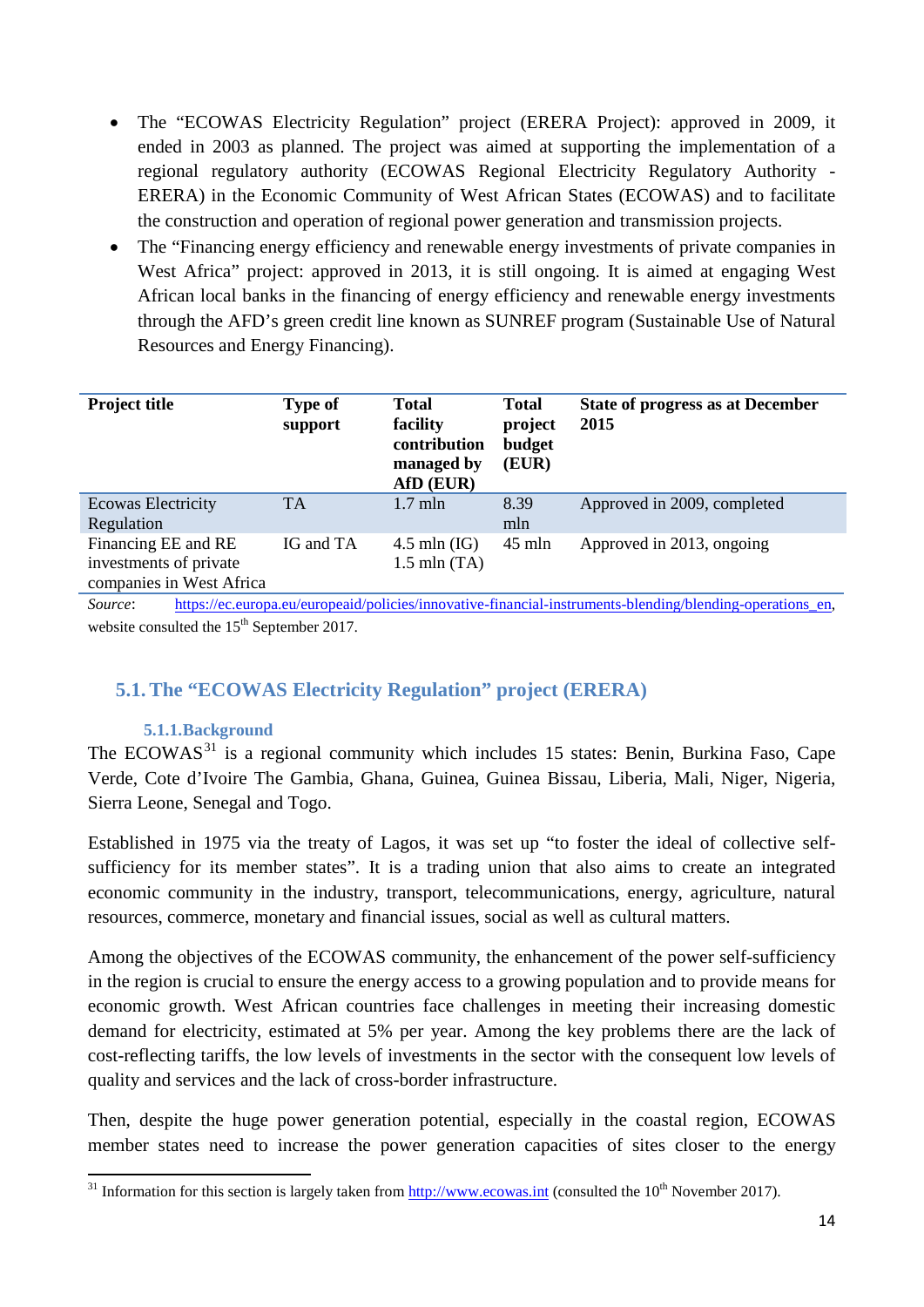resources and to develop the transmission systems notably in the remote northern parts of the region $^{32}$  $^{32}$  $^{32}$ .

Since 2003, thus, the ECOWAS Member States act under an agreement of long-term cooperation in the energy sector, based on the principle of complementarity and mutual benefits with a view to enhancing investment in the energy sector and developing power trade within the West African region. In 2003, the decision to implement a Regional Regulatory Authority to foster power exchanges and reduce power costs was also adopted. It was in this framework that the West African Regional Electricity Regulation Project was launched, as grant funding was needed for this regional initiative.

#### **5.1.2.Project overview**

<span id="page-14-0"></span>The West African Regional Electricity Regulation Project overall objective was "to foster regional integration in the energy sector in West Africa" through the facilitation of the construction and operation of regional power generation and transmission to optimize the use of natural resources in the region and the reduction of the vulnerability of energy systems by sharing risks and generate economies of scale.

The specific objective was "to establish the missing element for regional energy integration: a wellfunctioning regional regulatory authority"  $33$ . The ERERA project  $34$  thus supported the implementation of a specialized agency with the role of regional regulatory authority in the ECOWAS regional community: the ERERA (ECOWAS Regional Electricity Regulatory Authority). The ERERA is responsible to regulate regional cross border trade of electricity and electricity interconnections in West Africa.

The project was approved in 2009 and ended, as planned, in 2013. It was undertaken in two phases. The first phase of the project – from March 2006 to September 2009 - led to the creation and establishment of the ERERA. The second phase regarded the actual establishment of the ERERA and its initial regulatory activities.

The ERERA project was supported by the AFD for EUR 2.965.084 and by the ECOWAS for EUR 1.187.568, for a total Project cost of EUR 8.390.631.

The EU-AITF serves to deliver some technical assistance (TA), in form of grant, to let the ERERA implement its first regulatory activities: regional benchmarking of the electricity sector, assistance to OMVS (Senegal river basin commission) and OMVG (Gambia river basin commission) to improve cross-border electricity exchanges, assistance to national regulators for setting international exchange tariffs, and settlement of disputes, among other activities.

<span id="page-14-1"></span><sup>&</sup>lt;sup>32</sup> ECOWAS/AFD/ERERA (2009), Regional Regulation of the West African Power Sector Phase 2 Multiannual Activity Program and Budget: 2009 –2013. Accra.

<span id="page-14-2"></span> $33$  Buhl-Nielsen E. et al. (2016), Evaluation of blending. Final report. Volume III – Methodological approach. Report prepared for the Evaluation Unit of the Directorate-General for International Cooperation and Development (European Commission). December 2016.

<span id="page-14-3"></span> $34$  Information for this section is taken from [http://www.eu-africa-infrastructure-tf.net/activities/grants/ecowas](http://www.eu-africa-infrastructure-tf.net/activities/grants/ecowas-electricity-regulation.htm)[electricity-regulation.htm](http://www.eu-africa-infrastructure-tf.net/activities/grants/ecowas-electricity-regulation.htm) (consulted the 10th November 2017) and from [https://ec.europa.eu/europeaid/ecowas](https://ec.europa.eu/europeaid/ecowas-electricity-regulation_en)[electricity-regulation\\_en](https://ec.europa.eu/europeaid/ecowas-electricity-regulation_en) (consulted the 10th November 2017).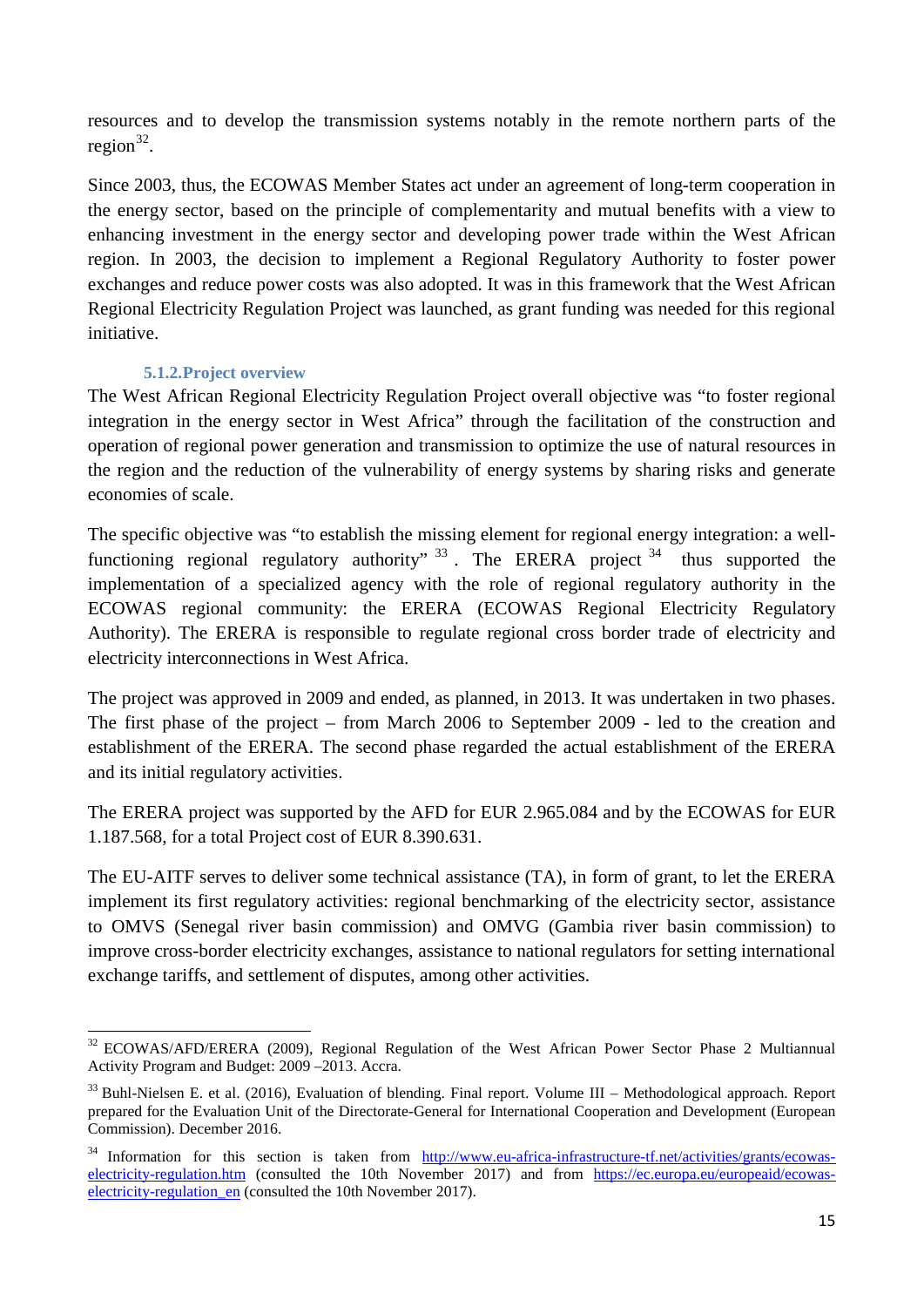The EU-AITF grant was used by the ERERA to:

- create and install in Accra the ERERA;
- carry out many formal and informal consultations with stakeholders;
- annually organize a regulatory forum;
- issue reports on harmonization of contracts, third party access to the regional networks, benchmarking and market organization.

#### **5.1.3.Achieved results**

<span id="page-15-0"></span>According to the evaluation of blending projects carried out on behalf of the European Commission in December  $2016^{35}$ , the ERERA project achieved the planned outputs within the costs envisaged and in the planned timeframe: the establishment of the ERERA in Accra (Ghana) and some regulatory activities (e.g. assistance to Senegal river basin organizations to improve electricity exchanges and ECOWAS directive to have a legal framework on electricity exchanges).

Nonetheless, the relative outcomes were only partially achieved ("not to the extent initially envisaged") (p. 31): the "ERERA could not act - as yet - as per mandate due to the unwillingness of the national authorities to involve ERERA" (p.191, Annex B2)<sup>[36](#page-15-2)</sup> to effectively increase regulation at the regional level and in their own countries. The lack of political commitment from ECOWAS Member States to this regional regulatory authority and the absence to date of an effective energy market which it was intended to regulate means that there is currently no strong regional regulatory activity in the West African energy sector and the regulation capacities at country level have only slightly increased.

The assessment also pointed to understand whether blending add some value to the initiative's financing scheme: the ERERA project was one of the two among the 25 cases examined by the assessment for which it was "not fully clear why this all-grant support was funded by a blending facility (ITF) versus the EU's (all-grant) regional envelope" $(p.85)^{37}$ . The donor grant funding was required to establish the regional regulatory authority and to implement its activities in the first years of operation, as the ECOWAS's budget or contributions from its Member States would have been difficult to collect.

To date, "ERERA do not have yet sustainable funding, being the operating cost need to be covered by donors and their projects financed by grants or loans" (p.754).

<span id="page-15-1"></span><sup>&</sup>lt;sup>35</sup> Buhl-Nielsen E. et al. (2016), Evaluation of blending. Final report. Volume III – Methodological approach. Report prepared for the Evaluation Unit of the Directorate-General for International Cooperation and Development (European Commission). December 2016.

<span id="page-15-2"></span><sup>&</sup>lt;sup>36</sup> Buhl-Nielsen E. et al. (2016), Evaluation of blending. Final report. Volume II – Evidence documents. Report prepared for the Evaluation Unit of the Directorate-General for International Cooperation and Development (European Commission). December 2016.

<span id="page-15-3"></span><sup>37</sup> Ibidem.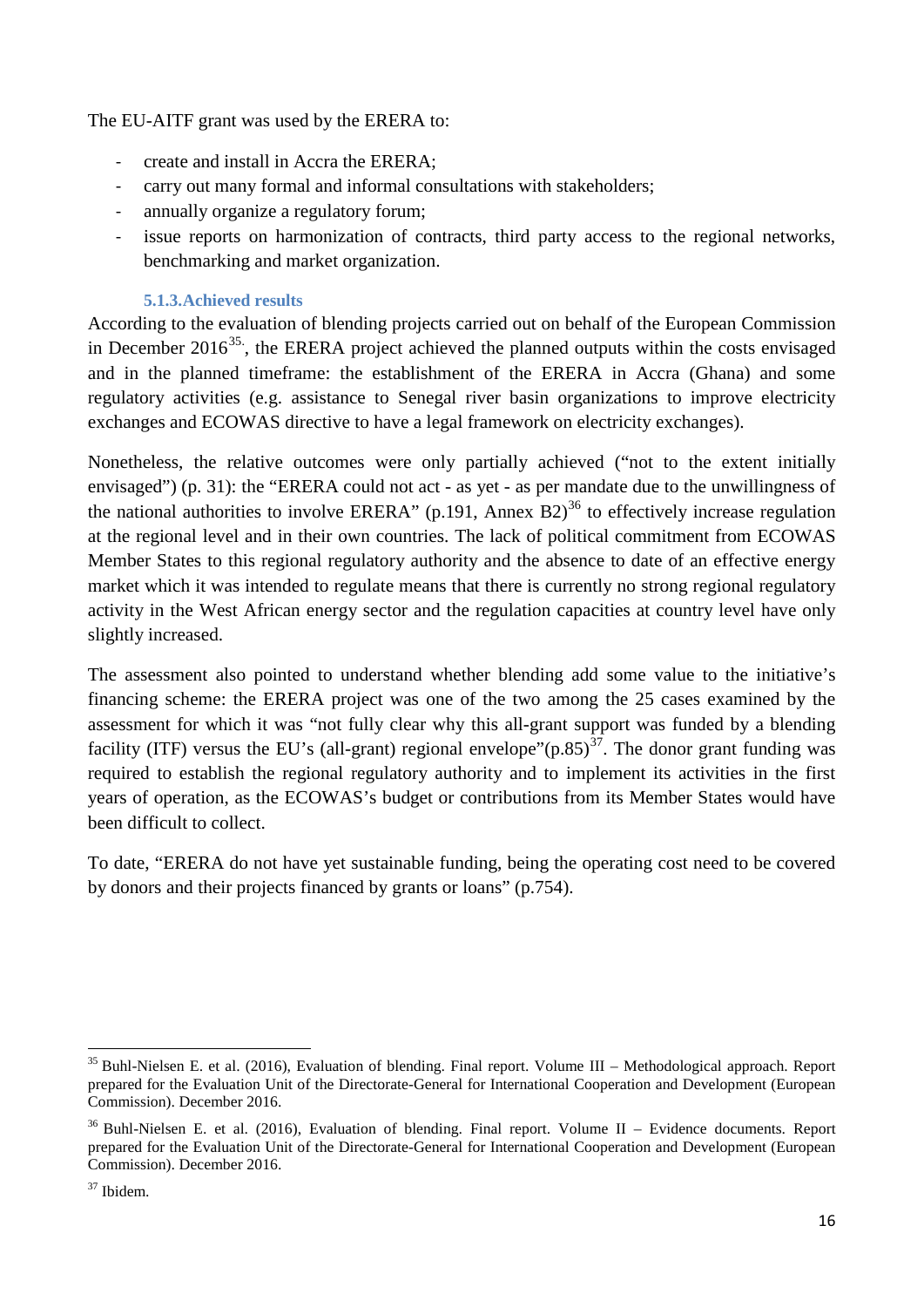# <span id="page-16-0"></span>**5.2.The "Financing energy efficiency and renewable energy investments of private companies in West Africa" project**

#### **5.2.1.Background**

<span id="page-16-1"></span>AFD developed a green finance label for companies as an innovative initiative to promote investments in energy and environmental services in developing countries: SUNREF (Sustainable Use of Natural Resources and Energy Financing) program.

AFD recognized that one of the biggest barriers to investments in sustainable energy supply in the South is access to finance for the small and medium enterprises of the sector. As a matter of fact, the sector is perceived as risky, so that local commercial banks often provide only short term loans and for high interest rates.

To address this issue, AFD's SUNREF program offers a credit facility through an innovative approach in promoting investments in energy and environmental services in developing countries: on the one hand, AFD provides its expertise and financial resources to attract investments in sectors and countries which have been to date poorly covered; on the other hand, local banks provides their knowledge of the local context, of local businesses and thus provide a network <sup>[38](#page-16-2)</sup>. As well, partnerships are created with local institutions (e.g. professional associations, chambers of commerce, technical agencies) which have a specific mandate on environmental issues. The aim is to identify investments barriers, capitalize opportunities and inform the public power to develop public policies.

The approach is innovative as it combines financial incentives – providing local partner banks with long-term loans – and technical assistance – assisting banks in project financing and capacity building of companies investing in the "green economy".

Since 2006, when the program was launched, SUNREF implemented over 42 projects in 30 countries of operation (e.g. Egypt, Turkey, South Africa, Kenya, Nigeria and India), creating partnerships with around 70 local banks, for a over 2,5 billion of loans allocated.

According to the SUNREF website, the results and impacts of the initiative to date are positive: 14 million tons equivalent CO2 saved every year and over 1 billion KWh saved every year thanks to 300.000 KW of new green capacity created and 1,5 million MWh of green energy generated every year<sup>39</sup>.

<span id="page-16-2"></span><sup>38</sup> Agence Française de Développement (2015), Sunref, AFD's green finance label, July 2015, Paris.

<span id="page-16-3"></span> $39$  Data from the SUNREF website: https://www.sunref.org/en/about/afds-green-finance-label/, consulted the  $24<sup>th</sup>$ November 2017.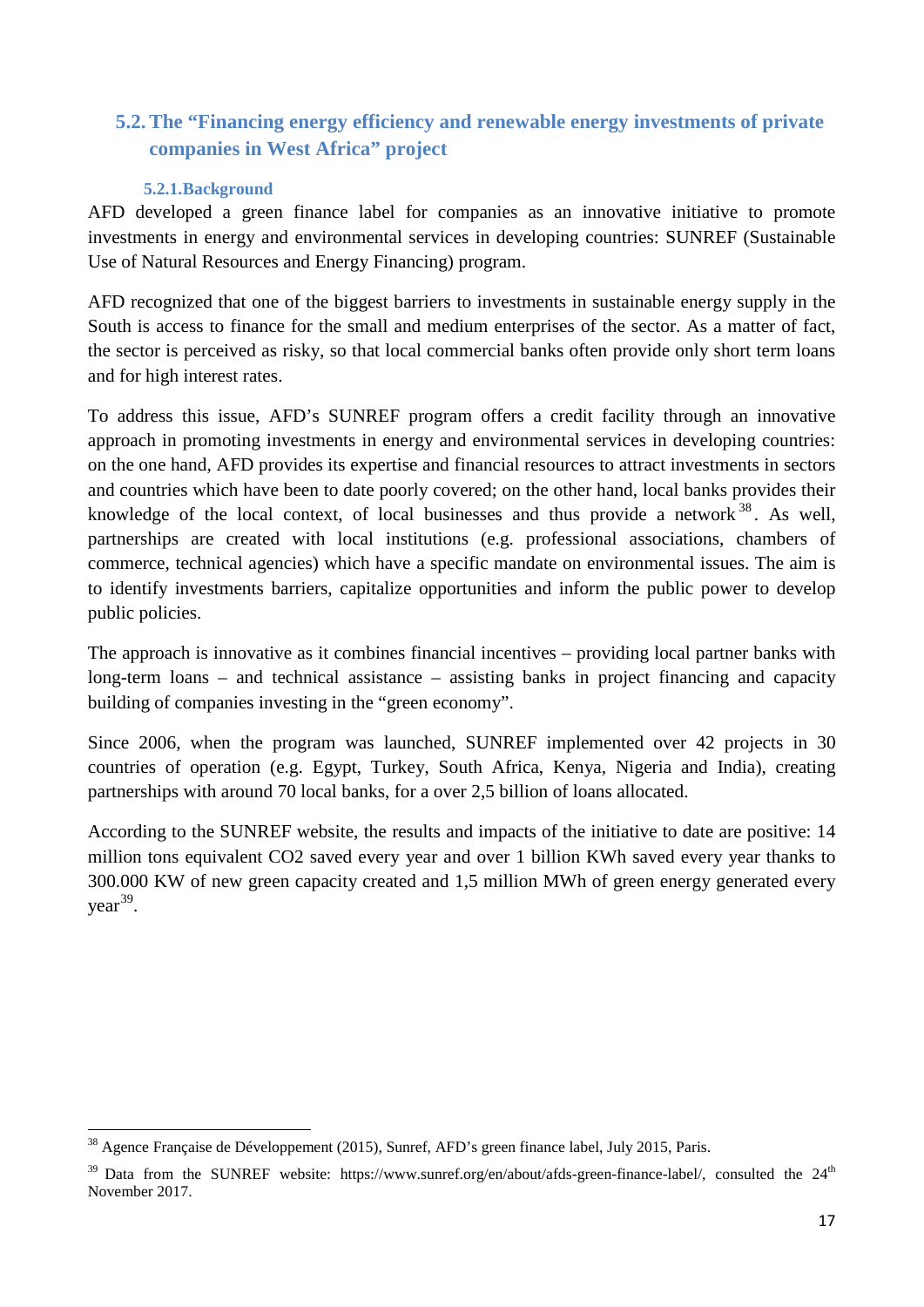

*Source: Agence Française de Développement (2015), « Sunref, AFD's green finance label », July 2015*

Since 2014 a SUNREF West Africa was launched and will be at the center of our analysis. SUNREF West Africa has been welcomed by the ECOWAS Community for its catalytic role in the promotion of renewable energy and energy efficiency investments. This was also recognized through a financial innovation award offered to AFD by the participant of the ECOWAS Sustainable Energy Forum held in Dakar in October 2017. At the end of 2016, a SUNREF West Africa II was thus launched in Ghana and Nigeria as an extension for English speaking countries of the SUNREF West Africa I project.

#### **5.2.2.Project overview**

<span id="page-17-0"></span>Developed by the AFD, in partnership with the Fond Français pour l'Environnement Mondial (FFEM) and with the EC financial support through the EU-African Infrastructure Trust Fund, it targets countries as Benin, Burkina Faso, Ivory Coast, Guinea-Bissau, Mali, Niger, Senegal and Togo, where population growth and urbanization have led to an increase in electricity demand that is hardly met.

The program is aimed at helping West African companies to seize the opportunities created by the ecological transition towards a low-carbon economy by:

- ensuring the promotion of renewable energy in the private sector, thus encouraging the private sector in supporting public policies,
- supporting the improvement of the private sector competitiveness and the creation of employment opportunities in the green economy;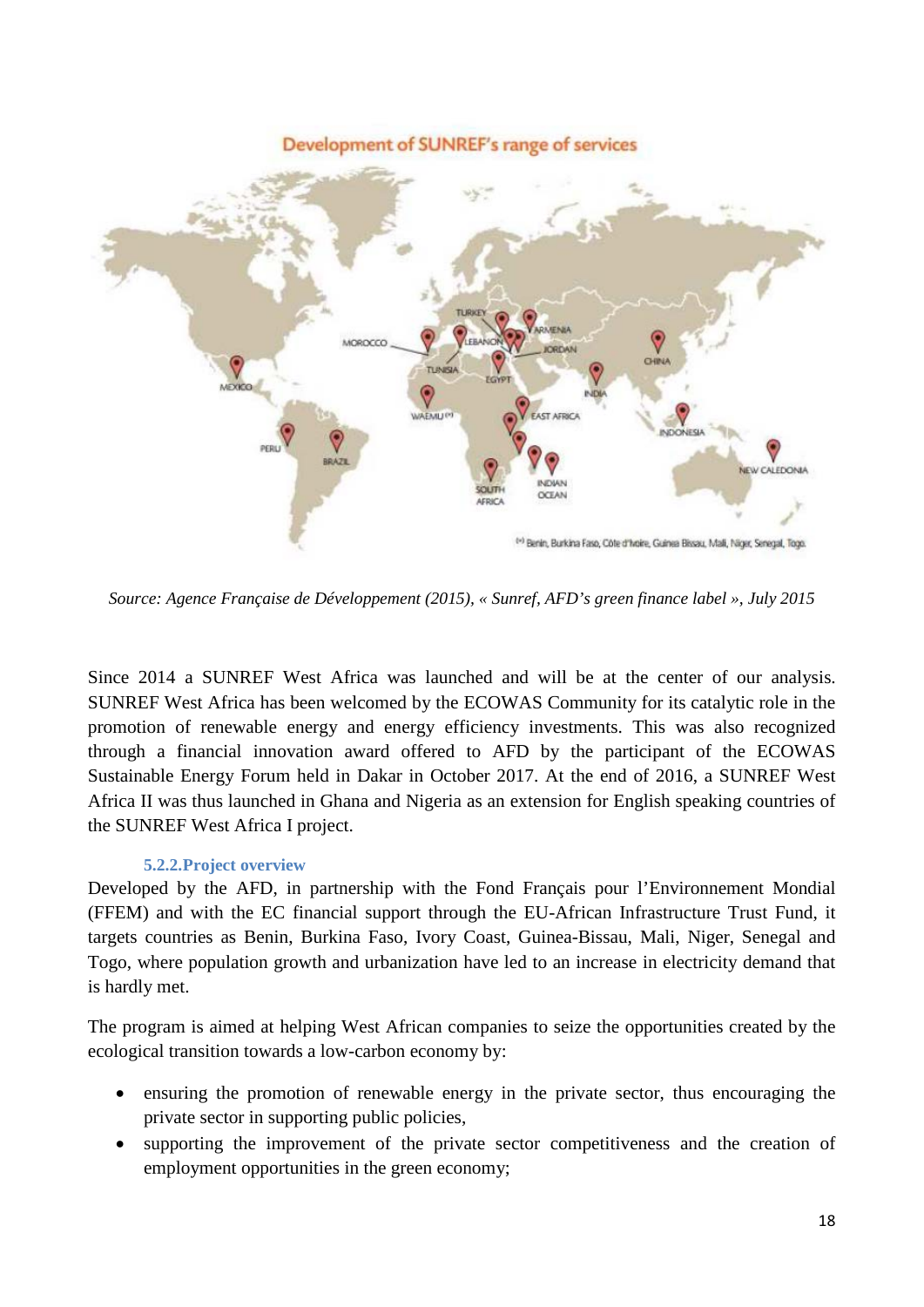• structuring a sustainable banking offer around the green economy, by engaging regional and local banks in financing more efficient use of energy.

Approved in 2013, the project was expected to end in 2017 but, to date, is still ongoing. The total project budget allocated in the frame of the blending facility is of EUR 45 million, with a facility contribution of EUR 6 million and an AFD contribution of EUR 30 million.

A portion of the EU-AITF investment grant (up to EUR 3 million) is used to fund incentive payments, on average equivalent to 10% of the loan amount. The rest of the investment grant is deployed in the project financing plan, through – for example – a contribution to feasibility studies.

The rest of the facility contribution is provided through technical assistance. The aim is to support project developers in creating bankable projects, in close coordination with local financial intermediaries. It is thus aimed to help identify sustainable energy investment opportunities, to assist the partner banks in achieving sustainable financing of identified investments, and to contribute to training and marketing campaigns. At the same time, local financial intermediaries are supported through technical assistance in developing methods to collect data and information from the financed enterprises (ex ante and ex post) in order to allow monitoring and evaluation.

The contribution of AFD is provided through technical assistance and support to local banks to identify a portfolio of potential eligible investments made by private companies. Selected projects are provided with a technical assistance programme and by a credit facility mechanism which softens market based conditions applied by commercial banks to loans.

Eligible projects are renewable energy projects (solar, wind, geothermal, hydraulics, biomass…) that experience difficulties in terms of their size and innovative character despite their technical viability. Projects must: ensure a reduction in energy consumption of at least 20% compared to standard technologies; have an internal rate of return of at least 8% calculated on the basis of energy savings achieved; have an internal rate of return of at least 20% of energy efficiency gains for investments involving an expansion of production capacity of at least  $50\%$ <sup>[40](#page-18-1)</sup>.

## **5.2.3.Achieved results**

<span id="page-18-0"></span>To date, the SUNREF West Africa project developed partnerships with two local banks, i.e ORAGROUP and Société Générale de Banque, and committed EUR 30 million of credit line for financing green investments in West Africa.

More than 50 projects have been identified that can benefit from technical assistance before being submitted to partner banks. Among these 50, some have been already selected by the banks to be financed. In December 2016, a second set of projects should have been approved for funding.

Other activities concern the marketing strategy and capacity building activities for local banks and potential project developers: three rounds of coaching have been implemented in all partner banks. Four banks have decided to join the SUNREF program in order to implement the EUR 30 million Loan Facility provided by AFD:

<span id="page-18-1"></span><sup>&</sup>lt;sup>40</sup> Sylla, O. (2016), Présentation du Programme SUNREF, le label finance verte de l'AFD, SUNREF Afrique de l'Ouest, 06/12/2016.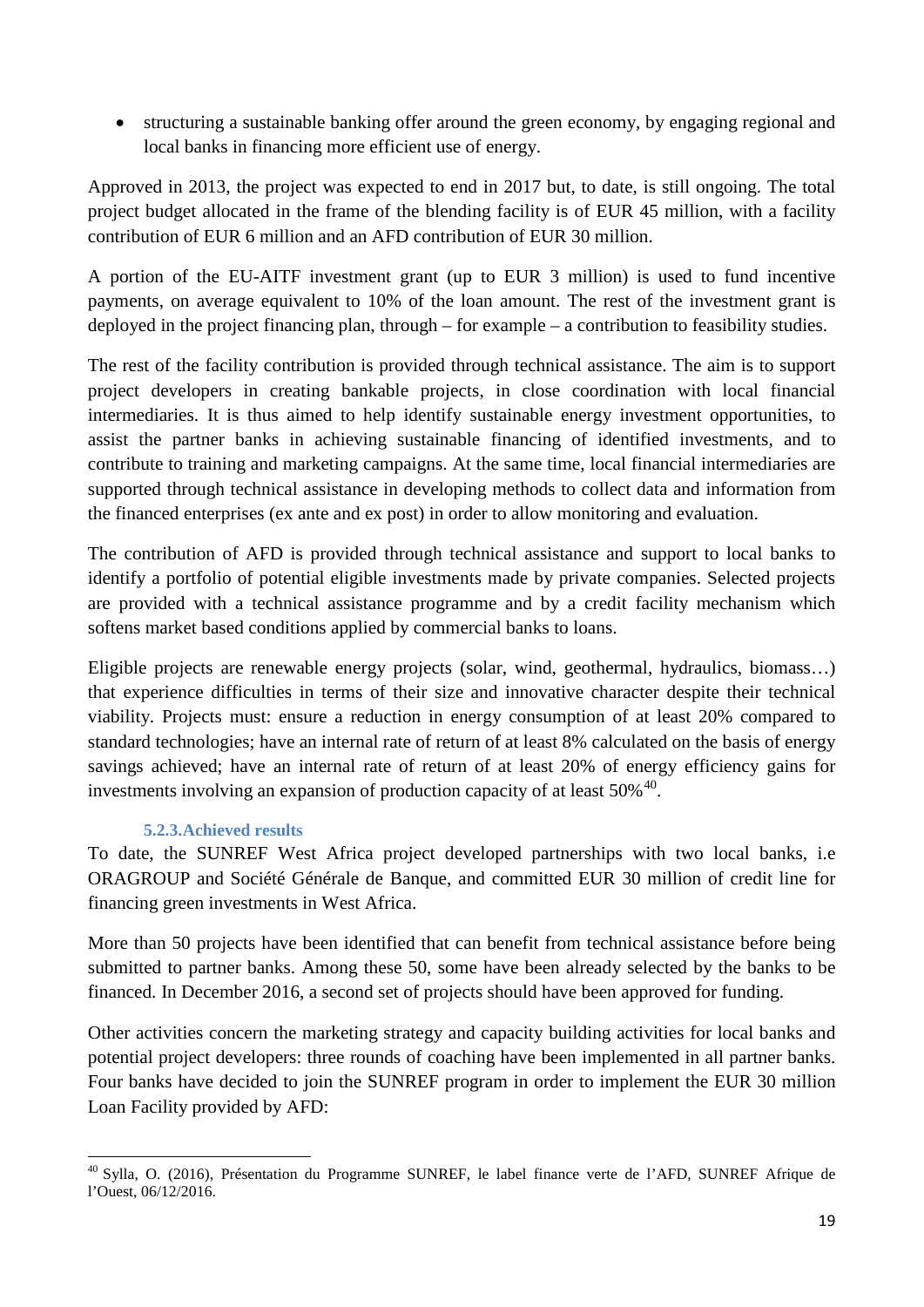In September 2017, SUNREF is counting 20 active projects in Senegal, including 3 in energy efficiency, 9 in renewable energy and 8 in energy efficiency/renewable energy, in sectors such as services, agriculture and industry. In terms of impacts, it is 7.6 MWh/year in energy saving, 10.5 MWh/year in renewable energy production and 17.642 tCO² avoided.

In Togo, SUNREF financed 6 projects: 3 projects in the industrial sector of which one in the hotelier sector have already been financed and 3 other projects are ongoing applications for funding. According to the project manager that we interviewed, these projects not only have an economic, but also and foremost, a social impact: the financed initiatives provide employment opportunities and on a long term basis.

# <span id="page-19-0"></span>**6. Lessons learnt from the experience of blended PPPs in West Africa**

## <span id="page-19-1"></span>**6.1.Leverage effect and the principle of additionality**

Blended finance has been welcomed for its potential to leverage private resources that are additional to public funds and are aimed at reaching development objectives.

In both the analyzed case studies, grants have been used by AFD to finance soft components of investments projects, such as expertise and capacity building. Capacity building is indeed recognized as a core tool of blended finance, required to advance local markets by facilitating private investments in high-impact projects, by supplementing the capacity of investors and by lowering their transaction  $costs<sup>41</sup>$ .

In this sense, it is crucial to assess whether blending allowed to mobilize private resources that would otherwise not been invested and whether the public finance components added some value in terms of technical, social, environmental, innovative or of governance standards (the concept of additionality).

In the case of the ERERA project, as seen in section 5.1.3, the EC assessed that it was not fully clear whether the blending facility added some value compared with other forms of funding, such as the EU's regional envelope<sup>[42](#page-19-3)</sup>. Nonetheless, a donor grant funding was required to establish the regional regulatory authority and to implement its activities in the first years of operation, as it would have been more difficult to collect funds from ECOWAS's Member States.

Additionally, ERERA operating costs are to date not covered by the ECOWAS Member States, neither the ERERA project seemed to succeed in leveraging funds from private investors. Indeed, to date, ERERA does not have sustainable funding "being the operating cost need to be covered by donors and their projects financed by grants or loans" (p.754).

<span id="page-19-2"></span><sup>&</sup>lt;sup>41</sup> World Economic Forum (2015), Blended Finance Vol. 1: a primer for development finance and philanthropic funders. Geneva, September 2015.

<span id="page-19-3"></span><sup>&</sup>lt;sup>42</sup> Buhl-Nielsen E. et al. (2016), Evaluation of blending. Final report. Volume II – Evidence documents. Report prepared for the Evaluation Unit of the Directorate-General for International Cooperation and Development (European Commission). December 2016.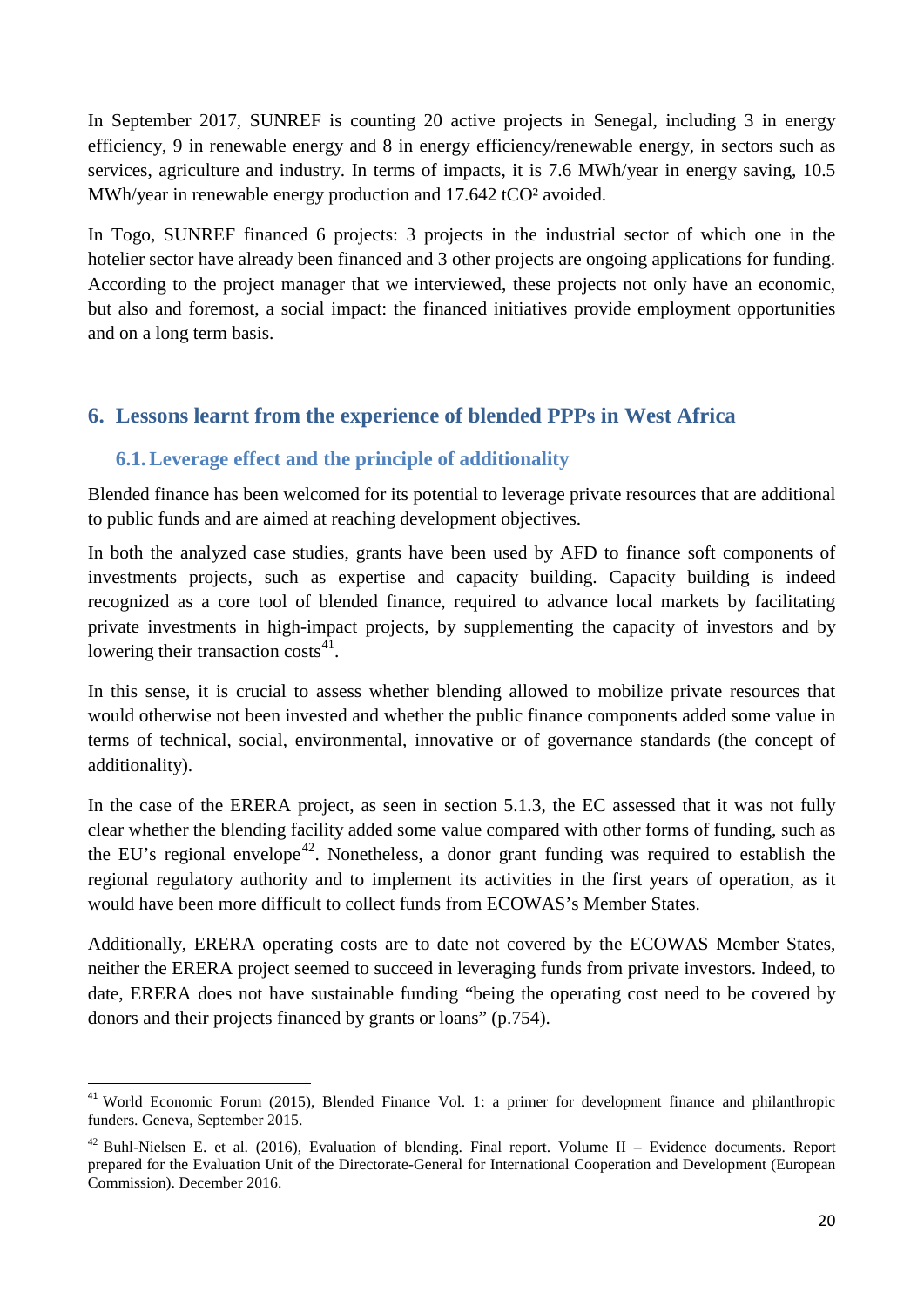The case of SUNREF West Africa seems to have more leveraging potentials: grants used for technical assistance and capacity building (e.g. support for project design) aim to stimulate the local demand for financing energy projects.

Further, AFD provides intermediate loans to local banks and support them in developing their offer around the green economy. This way, supply is stimulated and local projects implemented by SMEs, which would be too small to be financed directly by the AFD, can be reached. The improved access to capital for MSMEs is expected to increase the efficiency of local markets, to enhance local enterprises financial viability and to improve their risk-return profile.

The SUNREF West Africa has not yet been specifically assessed with reference to its leverage effect. The only available data are from the previous SUNREF regional projects, for which a leverage potential of around 15 has been calculated.

#### **6.2. Development impact assessment: aid effectiveness**

<span id="page-20-0"></span>The ERERA project has a regional relevance, aimed at contributing to solve the electrical energy issue in West Africa by giving support to the creation of a regional institution.

Despite the creation of ERERA as a specialized agency with the role of regional regulatory authority in the ECOWAS regional community, there is currently no strong regional regulatory activity in the West African energy sector and the regulation capacities at country level have only slightly increased.

This can be due, at least partially, to a poorly defined theory of change in the project design documentation. In the Activities Programme 2009-2013 there is indeed a summary of expected results, deliverables and deadlines, but there is no logical framework or theory of change  $43$ . Moreover, the envisaged activities and results of the project are not explicitly linked to poverty reduction objectives.

The SUNREF West Africa project, on the other hand, has clearer development objectives of energy efficiency and green energy development. The ambition is to obtain a reduction of more than 22 thousand tons of Co2 equivalent per year; to save more than 20 GWh/year and to produce almost 17 GWh/year of green energy<sup>[44](#page-20-3)</sup>. According to one of our informants, at the very beginning of the project, a feasibility study and a market analysis ware conducted to identify opportunities and also define criteria for project selection. Financial intermediaries were then expected to collect data from the financed initiatives (ex ante and ex post) in order to allow monitoring and evaluation.

## **6.3. Participatory approach and ownership by developing countries**

<span id="page-20-1"></span>The ERERA project was focused on improving the efficiency of the energy sector, which is one of the key sector challenges in the region. The project fully aligned with the political priorities of ECOWAS: the establishment of the ERERA as a specialized institution of ECOWAS was decided in January 2008 in the framework of the Energy Protocol and the West African Power Pool (WAPP) Programme by the Member States through the Supplementary Act A/SA.2/08.

<span id="page-20-2"></span><sup>43</sup> CEDEAO/AFD/ARREC (2009), Régulation Régionale du Secteur de l'Electricité Ouest Africain Programme d'activités et Budget Pluriannuel Phase 2 : 2009 –2013. Accra, Ghana.

<span id="page-20-3"></span><sup>44</sup> <https://www.sunref.org/afriquedelouest/a-propos/decouvrir-sunref/>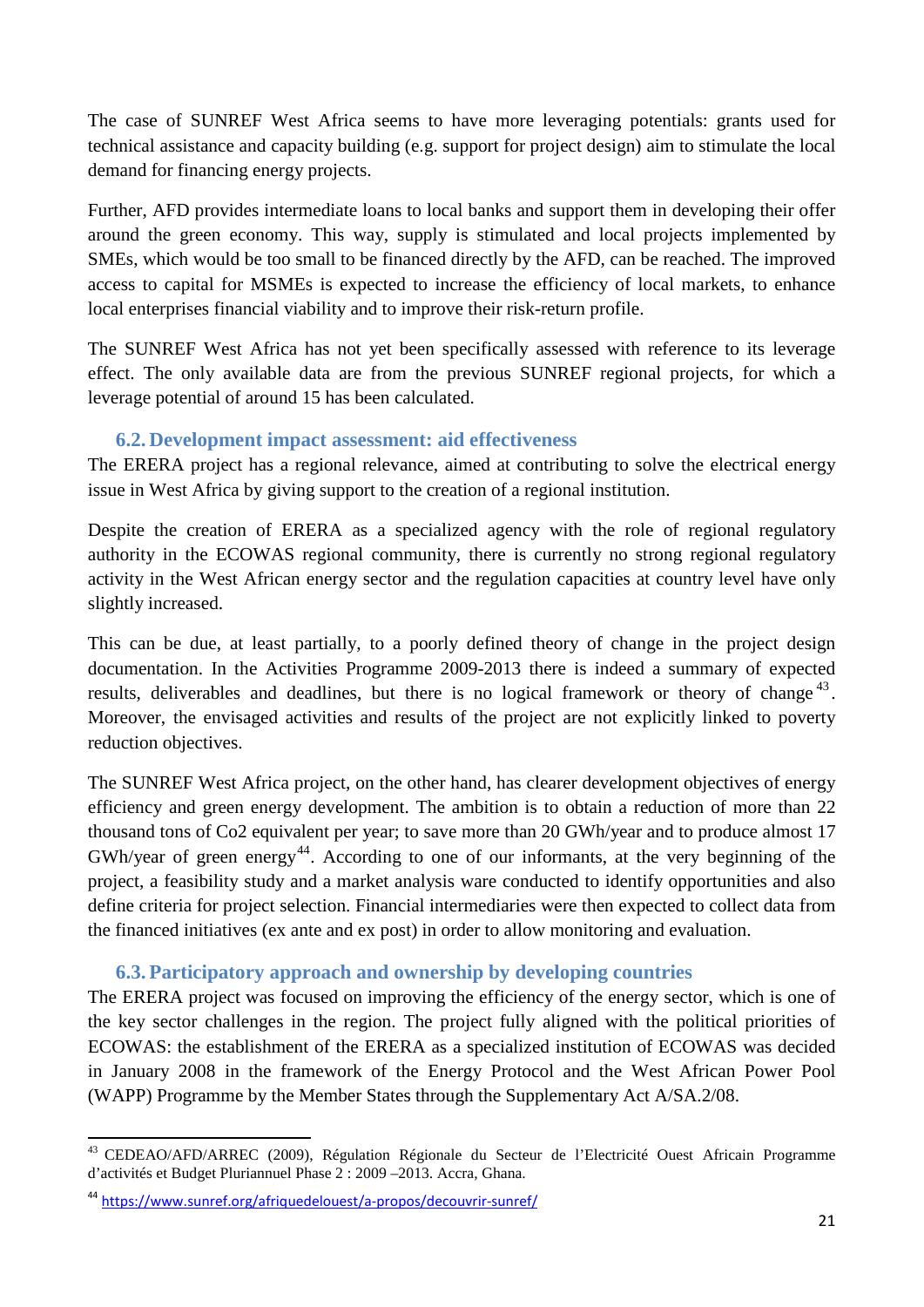The contribution to policy reforms was assessed as positive when evaluated by the European Commission. The role of the "AFD's in-house expertise in regional infrastructure and familiarity with the energy issues affecting West Africa" was assessed as crucial. The TA provided was effective in building an electricity and energy policy at national and regional levels, as "it created the conditions for a regional electricity market, supporting national regulators and others" (p.52).

However, it was reported that "ERERA suffers essentially from lack of political commitment from ECOWAS Member States to this regional regulatory authority and from the absence to date of an effective energy market which it would be intended to regulate". Because of this lack of participation of Member States, in December 2016, the "ERERA could not act – as yet - as per mandate due to the unwillingness of the national authorities to involve ERERA" (p.191, Annex  $B2)^{45}$  $B2)^{45}$  $B2)^{45}$ .

The case of SUNREF West Africa, which rather operates on a micro-level, is different. In the SUNREF programs local banks are the key private sector actors and other institutional partners, such as local authorities, play a role in facilitating the implementation and coordination of the technical assistance program. The SUNREF program has been welcomed by the ECOWAS Member States for its development potentialities and the catalytic role that it may play in promoting renewable energy and energy efficiency investments. On the occasion of the ECOWAS Sustainable Energy Forum held from 11 to 13 October in Dakar, AFD received the financial innovation award for its SUNREF program.

## <span id="page-21-0"></span>**6.4. Support to the MSMEs and occupational impact**

Unemployment is one of the main obstacles for development. Considering that MSMEs creates a lot of employment opportunities (two thirds of all formal jobs in developing countries and 80% in low income countries<sup>[46](#page-21-2)</sup>), sustaining their creation and development is crucial. The local bank supply is often insufficient and inadequate in providing credits to small and medium enterprises, especially on the long term. Recurring to other sources of funding for investments becomes thus necessary to ensure a complement to the local bank supply.

Moreover, one of the most reported problems among the West African local banks is the lack of transparency and of skills due to the family structures of most of the SMEs, which makes it more risky to grant loans. At the same time, local banks report a lack of technical expertise to face with these financing problems<sup> $47$ </sup>.

To face these challenges, the SUNREF West Africa project seems to have an effective design to encourage and sustain investments in the renewable energy and energy efficiency sector for two main reasons: first, it engages regional and local banks in financing them and in developing a green credit line; second, it provides technical assistance to the partner banks in identifying the investment

<span id="page-21-1"></span><sup>45</sup> Buhl-Nielsen E. et al. (2016), Evaluation of blending. Final report. Volume II – Evidence documents. Report prepared for the Evaluation Unit of the Directorate-General for International Cooperation and Development (European Commission). December 2016.

<span id="page-21-2"></span><sup>&</sup>lt;sup>46</sup> EDFI – European Development Finance Institutions, ASBL (2016), Investing to create jobs, boost growth and fight poverty. Brussels.

<span id="page-21-3"></span><sup>&</sup>lt;sup>47</sup> Diamantis E., Gonnet, M. and Chevreau A. (2010), Mesures pour favoriser et garantir l'investissement en Méditerranée. IPEMED, Paris.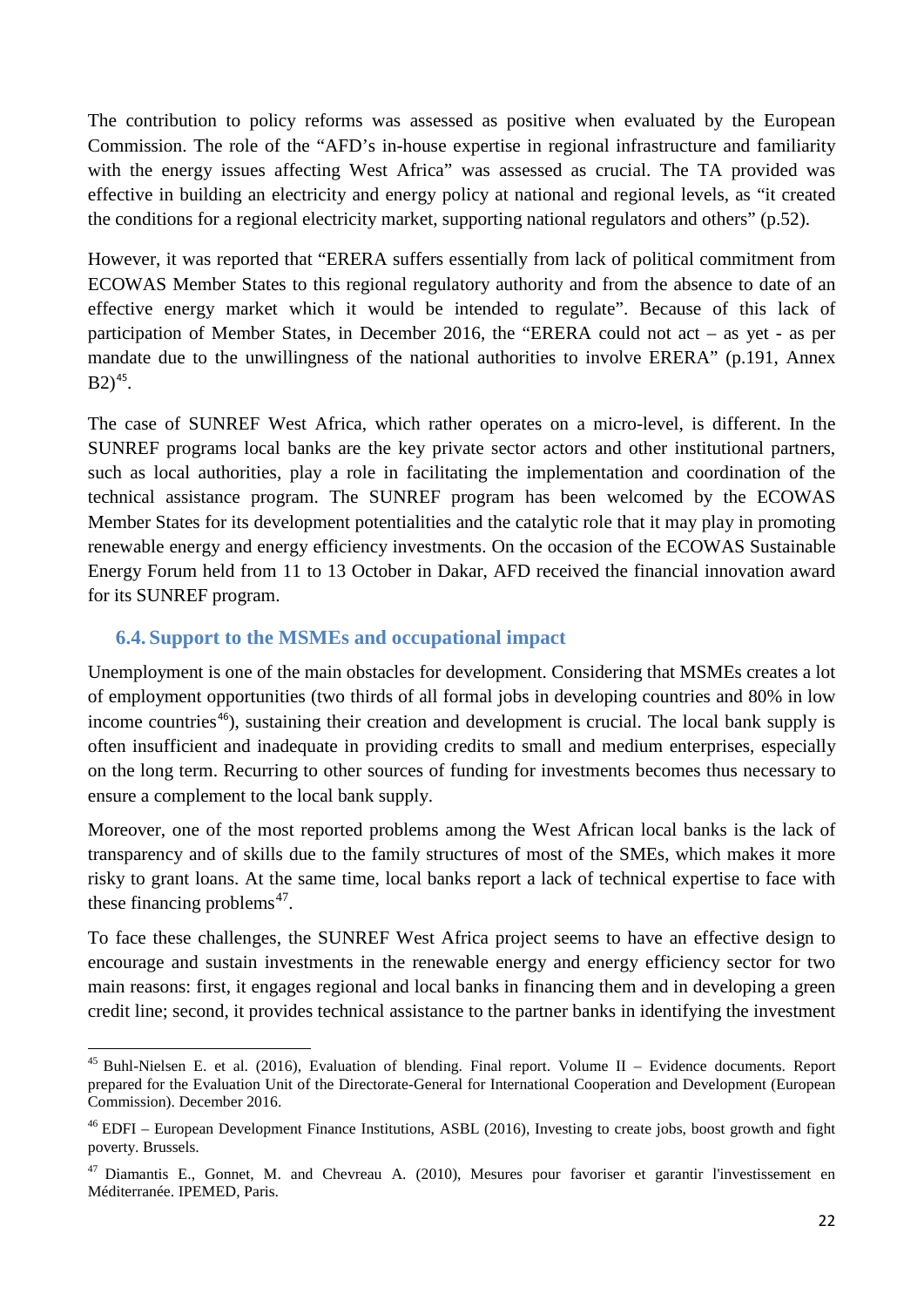opportunity, setting up and monitoring the project, selecting the most appropriate technologies and monitoring the environmental and social impacts of the investment.

According to one of the interviewees, the added value of this objective is twofold: on the one hand, to create a sustainable market in the financing of the sector; on the other hand, to face the growing import of foreign product – especially from China – in the region. As a consequence, the project seems to have a positive potential in terms of creation of employment opportunities, also on the long term.

Reached enterprises which submitted a project to obtain credit are generally – according to one of the interviewees – big and medium enterprises and industries that are sufficiently big to be exposed to the international competitiveness or which face with energy efficiency issues; exporting companies; firms in the tertiary sector (tourism in particular) which have a greater sensibility for the environmental issues. Financed projects are nonetheless small, since the objectives are (i) to promote initiatives that could be easily replicated; (ii) to finance initiatives that otherwise would have not been financed; (iii) to sustain those enterprises with the more high-performing technologies; (iv) to ensure long term loans (minimum of 4-5 years and until 10-12 years). To reach very small and artisanal enterprises is more complicated because of informality and financial exclusion. Nonetheless, the SUNREF label, according to one of our informants, aims to encourage partner banks to target these customer segments in further and more mature phases of the program.

# <span id="page-22-0"></span>**7. Conclusions**

This study aimed at shedding some light on good and bad practices in the implementation of blended PPPs for the energy sector through the analysis of specific case studies.

The selected case studies are implemented in West Africa in the frame of the EU-AITF and under the leading role of the AFD. They are: i) the ERERA project for the constitution of the ECOWAS Electricity Regulation Authority and ii) the "Financing energy efficiency and renewable energy investments of private companies in West Africa" project.

We analyzed these programs focusing on some key aspects that are crucial for the success of blended PPPs: the leverage effect and the respect of the principle of additionality in blending finance, the development impact; the levels of participation and ownership of local partners, the support to MSMEs and the occupational impact.

In both the analyzed case studies, grants have been used by AFD to finance soft components of investments projects, such as expertise and capacity building. Capacity building is a core tool of blended finance, useful to advance local markets by facilitating private investments in high-impact projects, by supplementing the capacity of investors and by lowering their transaction costs. In this sense, while it is not fully clear whether the blending facility of the ERERA project added some value compared to other forms of funding and to date the ERERA operating costs are not covered and still dependent on donors' grants, the SUNREF West Africa program seems to have more potential in leveraging resources. SUNREF is indeed aimed at stimulating the local demand for financing green energy projects by providing intermediate loans to local banks and by supporting them in developing their offer around green economy. Moreover, it provides technical assistance to